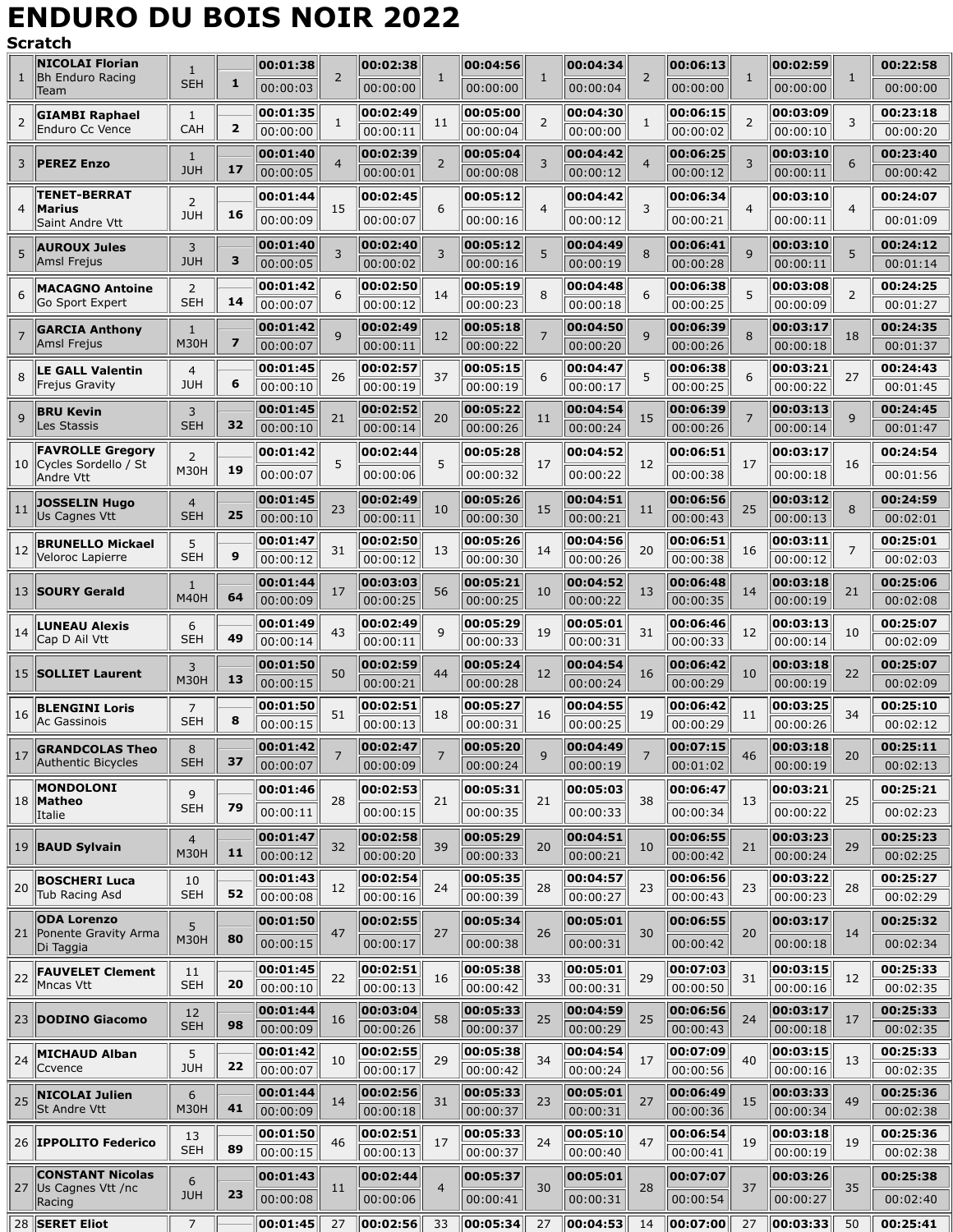|    | Uc Monaco                                | <b>JUH</b>                    | 43  | 00:00:10             |     | 00:00:18             |     | 00:00:38             |    | 00:00:23             |    | 00:00:47             |    | 00:00:34             |    | 00:02:43             |
|----|------------------------------------------|-------------------------------|-----|----------------------|-----|----------------------|-----|----------------------|----|----------------------|----|----------------------|----|----------------------|----|----------------------|
|    | 29 BLANC David                           | 2                             |     | 00:01:44             | 19  | 00:02:54             | 26  | 00:05:31             | 22 | 00:05:04             | 41 | 00:07:02             | 29 | 00:03:28             | 44 | 00:25:43             |
|    |                                          | <b>M40H</b>                   | 15  | 00:00:09             |     | 00:00:16             |     | 00:00:35             |    | 00:00:34             |    | 00:00:49             |    | 00:00:29             |    | 00:02:45             |
| 30 | <b>HAULET Vincent</b>                    | 3                             |     | 00:01:42             | 8   | 00:02:54             | 25  | 00:05:37             | 31 | 00:05:04             | 40 | 00:07:08             | 38 | 00:03:21             | 26 | 00:25:46             |
|    | Soudebaltringue                          | <b>M40H</b>                   | 21  | 00:00:07             |     | 00:00:16             |     | 00:00:41             |    | 00:00:34             |    | 00:00:55             |    | 00:00:22             |    | 00:02:48             |
|    | 31  FERRARA Florian                      | 14                            | 29  | 00:01:45             | 25  | 00:03:02             | 50  | 00:05:39             | 35 | 00:04:57             | 24 | 00:06:51             | 18 | 00:03:34             | 54 | 00:25:48             |
|    |                                          | <b>SEH</b>                    |     | 00:00:10             |     | 00:00:24             |     | 00:00:43             |    | 00:00:27             |    | 00:00:38             |    | 00:00:35             |    | 00:02:50             |
| 32 | <b>FRESC Thibaud</b><br>Figa Riders Club | $\overline{7}$<br><b>M30H</b> | 24  | 00:01:43<br>00:00:08 | 13  | 00:02:53             | 22  | 00:05:28             | 18 | 00:04:56             | 21 | 00:07:22             | 55 | 00:03:26             | 36 | 00:25:48             |
|    |                                          |                               |     |                      |     | 00:00:15             |     | 00:00:32             |    | 00:00:26             |    | 00:01:09             |    | 00:00:27             |    | 00:02:50             |
|    | 33 GIORDANO Corentin                     | 15<br><b>SEH</b>              | 131 | 00:01:48<br>00:00:13 | 36  | 00:02:54<br>00:00:16 | 23  | 00:05:37<br>00:00:41 | 29 | 00:05:13<br>00:00:43 | 50 | 00:06:57<br>00:00:44 | 26 | 00:03:20<br>00:00:21 | 23 | 00:25:49<br>00:02:51 |
|    |                                          |                               |     | 00:01:49             |     | 00:02:47             |     | 00:05:49             |    | 00:05:04             |    | 00:07:12             |    | 00:03:13             |    | 00:25:54             |
| 34 | <b>MONTEBIANCO</b><br><b>Robin</b>       | 16<br><b>SEH</b>              | 27  | 00:00:14             | 44  | 00:00:09             | 8   | 00:00:53             | 48 | 00:00:34             | 39 | 00:00:59             | 43 | 00:00:14             | 11 | 00:02:56             |
|    |                                          | 17                            |     | 00:01:48             |     | 00:02:57             |     | 00:05:41             |    | 00:04:57             |    | 00:07:05             |    | 00:03:28             |    | 00:25:56             |
|    | 35 COMBE Valentin                        | <b>SEH</b>                    | 46  | 00:00:13             | 37  | 00:00:19             | 34  | 00:00:45             | 37 | 00:00:27             | 22 | 00:00:52             | 33 | 00:00:29             | 40 | 00:02:58             |
|    | <b>BRAUD Simon</b>                       | 18                            |     | 00:01:46             |     | 00:02:50             |     | 00:05:25             |    | 00:05:05             |    | 00:07:02             |    | 00:03:49             |    | 00:25:57             |
| 36 | Us Cagnes Vtt                            | <b>SEH</b>                    | 4   | 00:00:11             | 30  | 00:00:12             | 15  | 00:00:29             | 13 | 00:00:35             | 42 | 00:00:49             | 30 | 00:00:50             | 80 | 00:02:59             |
|    | 37 ATZORI Paul                           | 19                            |     | 00:01:49             | 40  | 00:02:52             | 19  | 00:05:42             | 39 | 00:05:12             | 49 | 00:06:56             | 22 | 00:03:28             | 39 | 00:25:59             |
|    |                                          | <b>SEH</b>                    | 10  | 00:00:14             |     | 00:00:14             |     | 00:00:46             |    | 00:00:42             |    | 00:00:43             |    | 00:00:29             |    | 00:03:01             |
| 38 | <b>OPPENEAU Ronan</b>                    | 8                             |     | 00:01:50             | 48  | 00:02:59             | 43  | 00:05:48             | 46 | 00:05:02             | 35 | 00:07:12             | 42 | 00:03:17             | 15 | 00:26:08             |
|    | Mncas Vtt                                | <b>M30H</b>                   | 62  | 00:00:15             |     | 00:00:21             |     | 00:00:52             |    | 00:00:32             |    | 00:00:59             |    | 00:00:18             |    | 00:03:10             |
| 39 | <b>CARROUE Brice</b>                     | 20                            | 33  | 00:01:48             | 38  | 00:02:57             | 35  | 00:05:49             | 47 | 00:05:03             | 36 | 00:07:11             | 41 | 00:03:21             | 24 | 00:26:09             |
|    | Occantibes                               | <b>SEH</b>                    |     | 00:00:13             |     | 00:00:19             |     | 00:00:53             |    | 00:00:33             |    | 00:00:58             |    | 00:00:22             |    | 00:03:11             |
|    | 40 <b>DOLLO Marc</b>                     | 21<br><b>SEH</b>              | 85  | 00:01:46<br>00:00:11 | 29  | 00:03:06<br>00:00:28 | 63  | 00:05:45<br>00:00:49 | 44 | 00:05:06<br>00:00:36 | 44 | 00:07:09<br>00:00:56 | 39 | 00:03:24<br>00:00:25 | 31 | 00:26:16<br>00:03:18 |
|    |                                          |                               |     |                      |     |                      |     |                      |    |                      |    |                      |    |                      |    |                      |
| 41 | <b>ALBERTINI Quentin</b><br>Oxybike      | 8<br><b>JUH</b>               | 47  | 00:01:52<br>00:00:17 | 54  | 00:02:58<br>00:00:20 | 40  | 00:05:45<br>00:00:49 | 43 | 00:05:01<br>00:00:31 | 32 | 00:07:15<br>00:01:02 | 47 | 00:03:27<br>00:00:28 | 38 | 00:26:18<br>00:03:20 |
|    |                                          | 9                             |     | 00:01:47             |     | 00:03:02             |     | 00:05:37             |    | 00:05:22             |    | 00:07:03             |    | 00:03:28             |    | 00:26:19             |
|    | 42   PRELAT Clement                      | <b>M30H</b>                   | 138 | 00:00:12             | 34  | 00:00:24             | 51  | 00:00:41             | 32 | 00:00:52             | 62 | 00:00:50             | 32 | 00:00:29             | 45 | 00:03:21             |
|    | <b>VENEZIA Valentin</b>                  | $\overline{2}$                |     | 00:01:47             |     | 00:02:57             |     | 00:05:40             |    | 00:05:08             |    | 00:07:05             |    | 00:03:42             |    | 00:26:19             |
| 43 | Mncas Vtt                                | <b>CAH</b>                    | 65  | 00:00:12             | 35  | 00:00:19             | 38  | 00:00:44             | 36 | 00:00:38             | 45 | 00:00:52             | 35 | 00:00:43             | 72 | 00:03:21             |
|    | <b>BOURDIS Arthur</b>                    | 22                            |     | 00:01:44             |     | 00:02:57             |     | 00:05:51             |    | 00:04:59             |    | 00:07:01             |    | 00:03:50             |    | 00:26:22             |
| 44 | Saint Andre Vtt                          | <b>SEH</b>                    | 51  | 00:00:09             | 18  | 00:00:19             | 36  | 00:00:55             | 50 | 00:00:29             | 26 | 00:00:48             | 28 | 00:00:51             | 83 | 00:03:24             |
| 45 | <b>VOLET Fabien</b>                      | $\overline{4}$                |     | 00:01:48             | 39  | 00:02:58             | 41  | 00:05:51             | 51 | 00:05:06             | 43 | 00:07:14             | 45 | 00:03:25             | 33 | 00:26:22             |
|    | <b>Frejus Gravity</b>                    | <b>M40H</b>                   | 18  | 00:00:13             |     | 00:00:20             |     | 00:00:55             |    | 00:00:36             |    | 00:01:01             |    | 00:00:26             |    | 00:03:24             |
|    | 46   URSULET Jordan                      | 9                             |     | 00:01:52             | 53  | 00:03:02             | 49  | 00:05:47             | 45 | 00:05:03             | 37 | 00:07:16             | 49 | 00:03:36             | 59 | 00:26:36             |
|    |                                          | <b>JUH</b>                    | 30  | 00:00:17             |     | 00:00:24             |     | 00:00:51             |    | 00:00:33             |    | 00:01:03             |    | 00:00:37             |    | 00:03:38             |
| 47 | <b>RUSSO Lorenzo</b><br>Nca Alticoop     | 23<br><b>SEH</b>              | 12  | 00:01:45             | 24  | 00:03:00             | 45  | 00:05:50             | 49 | 00:05:14             | 52 | 00:07:22             | 54 | 00:03:25             | 32 | 00:26:36             |
|    |                                          |                               |     | 00:00:10             |     | 00:00:22             |     | 00:00:54             |    | 00:00:44             |    | 00:01:09             |    | 00:00:26             |    | 00:03:38             |
|    | 48 <b>GUERIN Cedric</b>                  | 10<br><b>M30H</b>             | 109 | 00:01:49<br>00:00:14 | 42  | 00:02:59<br>00:00:21 | 42  | 00:05:53<br>00:00:57 | 52 | 00:05:22<br>00:00:52 | 60 | 00:07:06<br>00:00:53 | 36 | 00:03:28<br>00:00:29 | 41 | 00:26:37<br>00:03:39 |
|    |                                          |                               |     | 00:01:49             |     | 00:02:55             |     | 00:05:44             |    | 00:05:31             |    | 00:07:19             |    | 00:03:24             |    | 00:26:42             |
|    | 49 <b>FERRANTE Fabio</b>                 | 3<br><b>CAH</b>               | 127 | 00:00:14             | 41  | 00:00:17             | 28  | 00:00:48             | 40 | 00:01:01             | 80 | 00:01:06             | 52 | 00:00:25             | 30 | 00:03:44             |
|    |                                          | 11                            |     | 00:01:57             |     | 00:02:56             |     | 00:05:55             |    | 00:05:14             |    | 00:07:14             |    | 00:03:28             |    | 00:26:44             |
|    | 50   PAYOT Xavier                        | M30H                          | 28  | 00:00:22             | 77  | 00:00:18             | 32  | 00:00:59             | 56 | 00:00:44             | 51 | 00:01:01             | 44 | 00:00:29             | 43 | 00:03:46             |
|    | <b>POYARD Bastien</b>                    | 24                            |     | 00:01:47             |     | 00:03:52             |     | 00:05:41             |    | 00:04:55             |    | 00:07:05             |    | 00:03:30             |    | 00:26:50             |
| 51 | Amsl Levens Vtt                          | <b>SEH</b>                    | 42  | 00:00:12             | 33  | 00:01:14             | 125 | 00:00:45             | 38 | 00:00:25             | 18 | 00:00:52             | 34 | 00:00:31             | 47 | 00:03:52             |
|    | <b>REGOLI Jean-</b>                      | 5                             |     | 00:01:53             |     | 00:03:01             |     | 00:05:55             |    | 00:05:17             |    | 00:07:18             |    | 00:03:28             |    | 00:26:52             |
|    | 52 christophe<br>Saint Andre Vtt         | <b>M40H</b>                   | 63  | 00:00:18             | 58  | 00:00:23             | 48  | 00:00:59             | 55 | 00:00:47             | 53 | 00:01:05             | 51 | 00:00:29             | 42 | 00:03:54             |
|    |                                          | 4                             |     | 00:01:50             |     | 00:03:04             |     | 00:05:54             |    | 00:05:17             |    | 00:07:19             |    | 00:03:34             |    | 00:26:58             |
|    | 53 TASSI Leny                            | <b>CAH</b>                    | 94  | 00:00:15             | 49  | 00:00:26             | 57  | 00:00:58             | 53 | 00:00:47             | 54 | 00:01:06             | 53 | 00:00:35             | 53 | 00:04:00             |
|    |                                          | 12                            |     | 00:01:50             |     | 00:03:08             |     | 00:05:58             |    | 00:05:11             |    | 00:07:25             |    | 00:03:27             |    | 00:26:59             |
|    | 54   PANNETIER Joris                     | <b>M30H</b>                   | 92  | 00:00:15             | 45  | 00:00:30             | 71  | 00:01:02             | 57 | 00:00:41             | 48 | 00:01:12             | 56 | 00:00:28             | 37 | 00:04:01             |
| 55 | MONTPIED Thibault                        | 10                            |     | 00:01:54             | 66  | 00:03:02             | 52  | 00:05:44             | 41 | 00:05:18             | 57 | 00:07:28             | 58 | 00:03:38             | 64 | 00:27:04             |
|    | Vtt Sport Mandelieu                      | <b>JUH</b>                    | 40  | 00:00:19             |     | 00:00:24             |     | 00:00:48             |    | 00:00:48             |    | 00:01:15             |    | 00:00:39             |    | 00:04:06             |
|    | 56 <b>GENTILINI Florian</b>              | 25                            |     | 00:01:52             | 55  | 00:03:07             | 70  | 00:06:01             | 60 | 00:05:08             | 46 | 00:07:15             | 48 | 00:03:52             | 88 | 00:27:15             |
|    |                                          | <b>SEH</b>                    | 130 | 00:00:17             |     | 00:00:29             |     | 00:01:05             |    | 00:00:38             |    | 00:01:02             |    | 00:00:53             |    | 00:04:17             |
|    | 57 RAQUIN Robin                          | 13<br><b>M30H</b>             | 139 | 00:02:20             | 120 | 00:03:01             | 46  | 00:05:55             | 54 | 00:05:02             | 34 | 00:07:32             | 61 | 00:03:35             | 55 | 00:27:25             |
|    |                                          |                               |     | 00:00:45             |     | 00:00:23             |     | 00:00:59             |    | 00:00:32             |    | 00:01:19             |    | 00:00:36             |    | 00:04:27             |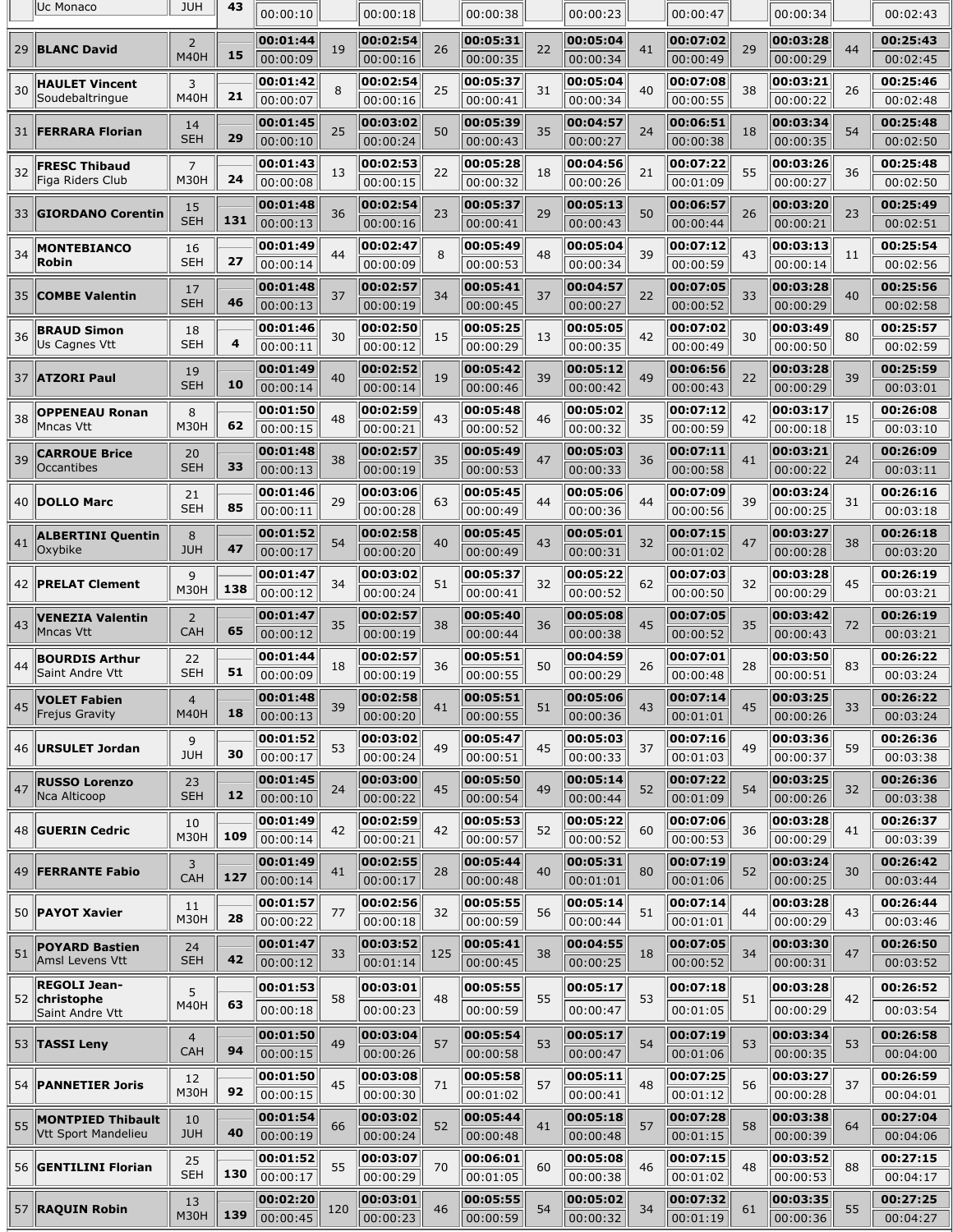| 00:27:36<br>00:01:54<br>00:03:10<br>00:06:03<br>00:05:19<br>00:07:29<br>00:03:41<br>11<br>65<br>79<br>61<br>58<br>59<br><b>COHADON Sacha</b><br>60<br>67<br><b>JUH</b><br>120<br>00:00:19<br>00:00:32<br>00:00:42<br>00:01:07<br>00:00:49<br>00:01:16<br>00:04:38<br>00:01:54<br>00:03:03<br>00:06:15<br>00:05:23<br>00:07:27<br>00:27:37<br>00:03:35<br>1<br><b>TEISSEIRE Eric</b><br>62<br>54<br>75<br>57<br>56<br>60<br>63<br>75<br><b>M50H</b><br>00:00:19<br>00:00:25<br>00:01:19<br>00:00:53<br>00:01:14<br>00:00:36<br>00:04:39<br><b>KLINGER Jean</b><br>00:01:53<br>00:03:03<br>00:05:22<br>00:03:41<br>00:27:46<br>00:06:06<br>00:07:41<br>Christophe<br>6<br>59<br>55<br>61<br>62<br>61<br>68<br>68<br>48<br>Loose Riders Nice Cap<br><b>M40H</b><br>00:00:18<br>00:04:48<br>00:00:25<br>00:01:10<br>00:00:52<br>00:01:28<br>00:00:42<br>D Ail<br>00:01:51<br>00:03:05<br>00:06:10<br>00:05:17<br>00:07:39<br>00:27:49<br>00:03:47<br>27<br>55<br>62 <b>IMBERT Thomas</b><br>52<br>61<br>71<br>66<br>79<br>111<br><b>SEH</b><br>00:00:16<br>00:00:27<br>00:01:14<br>00:00:47<br>00:01:26<br>00:00:48<br>00:04:51<br>00:27:52<br>14<br>00:01:57<br>00:03:07<br>00:06:10<br>00:05:18<br>00:07:38<br>00:03:42<br>68<br>67<br>56<br>63 MARON Ronan<br>74<br>63<br>70<br>91<br><b>M30H</b><br>00:00:22<br>00:01:25<br>00:00:43<br>00:00:29<br>00:01:14<br>00:00:48<br>00:04:54<br>00:01:54<br>00:03:06<br>00:06:11<br>00:05:24<br>00:07:39<br>00:27:53<br>00:03:39<br><b>GASTALDI Florent</b><br>7<br>72<br>65<br>65<br>64<br>61<br>62<br>64<br>35<br>Amsl Frejus Vtt<br><b>M40H</b><br>00:00:19<br>00:00:28<br>00:01:15<br>00:00:54<br>00:01:26<br>00:00:40<br>00:04:55<br>00:27:53<br>00:02:01<br>00:03:08<br>00:06:10<br>00:05:27<br>00:07:29<br>00:03:38<br>15<br>59<br><b>GUIRAL Thomas</b><br>85<br>72<br>69<br>65<br>72<br>63<br>83<br><b>M30H</b><br>00:00:26<br>00:00:39<br>00:00:30<br>00:01:14<br>00:00:57<br>00:01:16<br>00:04:55<br>00:01:55<br>00:03:05<br>00:05:59<br>00:07:53<br>00:03:37<br>00:27:56<br>00:05:27<br>2<br>58<br>66   DUMAS Raphael<br>62<br>71<br>60<br>73<br>76<br><b>M50H</b><br>26<br>00:00:20<br>00:00:27<br>00:01:03<br>00:00:57<br>00:01:40<br>00:00:38<br>00:04:58<br>00:02:04<br>00:03:09<br>00:05:25<br>00:07:42<br>00:27:57<br>00:06:01<br>00:03:36<br><b>BEGNIS Baptiste</b><br>16<br>67<br>75<br>59<br>92<br>70<br>69<br>60<br>Club Pintoun<br>86<br><b>M30H</b><br>00:00:29<br>00:00:31<br>00:01:05<br>00:00:55<br>00:01:29<br>00:00:37<br>00:04:59<br>00:01:53<br>00:03:01<br>00:07:41<br>00:28:01<br>00:06:15<br>00:05:29<br>00:03:42<br><b>MARET Loris</b><br>12<br>68<br>57<br>47<br>76<br>76<br>67<br>71<br>31<br>Ac Gassin<br><b>JUH</b><br>00:00:18<br>00:00:23<br>00:01:19<br>00:00:59<br>00:01:28<br>00:00:43<br>00:05:03<br>00:01:58<br>00:03:11<br>00:06:12<br>00:05:21<br>00:07:43<br>00:03:37<br>00:28:02<br>1<br><b>MEDDE Isaure</b><br>59<br>69<br>78<br>84<br>73<br>70<br>61<br>59<br>Femme<br>00:00:23<br>00:00:33<br>00:01:16<br>00:00:51<br>00:01:30<br>00:00:38<br>00:05:04<br>00:01:57<br>00:03:12<br>00:06:13<br>00:05:24<br>00:07:55<br>00:03:35<br>00:28:16<br>17<br><b>COTTO Olivier</b><br>75<br>86<br>74<br>70<br>65<br>77<br>57<br>121<br>M30H<br>00:00:22<br>00:00:34<br>00:00:54<br>00:01:42<br>00:05:18<br>00:01:17<br>00:00:36<br>00:01:58<br>00:03:06<br>00:06:21<br>00:05:24<br>00:07:43<br>00:03:45<br>00:28:17<br>VILLAMIZAR<br>18<br>71<br>82<br>65<br>82<br>77<br>67<br>71<br><b>SUAREZ Mukti</b><br>67<br><b>M30H</b><br>00:00:23<br>00:00:28<br>00:01:25<br>00:00:54<br>00:00:46<br>00:05:19<br>00:01:30<br><b>TRAPANI Marco</b><br>00:01:55<br>00:03:11<br>00:06:15<br>00:05:30<br>00:07:53<br>00:03:35<br>00:28:19<br>8<br>85<br>Ponente Gravity Arma<br>77<br>78<br>75<br>58<br>70<br>72<br>69<br><b>M40H</b><br>00:00:20<br>00:05:21<br>00:00:33<br>00:01:19<br>00:01:00<br>00:01:40<br>00:00:36<br>Di Taggia<br>00:01:53<br>00:03:18<br>00:06:26<br>00:05:38<br>00:07:38<br>00:28:25<br>00:03:32<br>19<br>97<br>73 CASANOVA Olivier<br>56<br>86<br>88<br>48<br>64<br><b>M30H</b><br>107<br>00:00:18<br>00:00:33<br>00:00:40<br>00:01:30<br>00:01:08<br>00:01:25<br>00:05:27<br>00:01:54<br>00:03:05<br>00:06:26<br> 00:05:50 <br>00:07:37<br> 00:03:34 <br>00:28:26<br>5<br>74    <b>LIEBER Keo</b><br>64<br>59<br>88<br>101<br>62<br>52<br>CAH<br>115<br>00:00:19<br>00:00:27<br>00:01:20<br>00:00:35<br>00:05:28<br>00:01:30<br>00:01:24<br>00:01:53<br>00:03:06<br>00:06:07<br>00:05:42<br>00:07:51<br>00:28:28<br>00:03:49<br>2<br><b>VENIER Clarisse</b><br>75<br>95<br>74<br>60<br>66<br>64<br>81<br><b>Occantibes</b><br>57<br>Femme<br>00:00:18<br>00:00:28<br>00:01:11<br>00:01:38<br>00:00:50<br>00:05:30<br>00:01:12<br>00:01:58<br>00:03:06<br>00:06:07<br>00:05:38<br>00:07:58<br>00:03:43<br>00:28:30<br>28<br>76 VENIER Baptiste<br>63<br>90<br>81<br>64<br>81<br>73<br>66<br><b>SEH</b><br>00:00:23<br>00:00:44<br>00:00:28<br>00:01:11<br>00:01:08<br>00:01:45<br>00:05:32<br>00:02:14<br>00:03:10<br>00:06:10<br>00:05:27<br>00:07:58<br>00:03:34<br>00:28:33<br>9<br>51<br>116<br>78<br>68<br>71<br>80<br>77 ZINS Gregory<br>45<br><b>M40H</b><br>00:00:39<br>00:00:32<br>00:01:14<br>00:00:57<br>00:01:45<br>00:00:35<br>00:05:35<br>00:02:02<br>00:03:09<br>00:06:15<br>00:05:29<br>00:07:45<br>00:03:54<br>00:28:34<br>20<br>78   DEVISSCHER Simon<br>89<br>77<br>78<br>91<br>77<br>72<br><b>M30H</b><br>123<br>00:00:27<br>00:00:55<br>00:01:32<br>00:00:31<br>00:01:19<br>00:00:59<br>00:05:36<br>00:03:03<br>00:01:55<br>00:06:19<br>00:05:40<br>00:07:50<br>00:28:38<br>00:03:51<br>29<br>79  LEFEVRE Mathys<br>67<br>53<br>73<br>84<br>80<br>92<br><b>SEH</b><br>113<br>00:00:20<br>00:01:23<br>00:00:52<br>00:00:25<br>00:01:10<br>00:01:37<br>00:05:40<br>00:28:42<br>00:01:54<br>00:03:12<br>00:06:26<br>00:05:25<br>00:07:55<br>00:03:50<br>3<br><b>MAURIN Richard</b><br>80<br>63<br>87<br>87<br>68<br>78<br>82<br><b>M50H</b><br>71<br>Cspm<br>00:00:19<br>00:01:30<br>00:00:55<br>00:01:42<br>00:00:51<br>00:05:44<br>00:00:34<br>00:01:56<br>00:03:09<br>00:06:16<br>00:05:27<br>00:28:57<br>00:08:18<br>00:03:51<br>21<br>79<br>81   DEGRYSE Jeremy<br>73<br>74<br>85<br>76<br>91<br><b>M30H</b><br>84<br>00:00:52<br>00:00:21<br>00:01:20<br>00:00:31<br>00:00:57<br>00:02:05<br>00:05:59<br>00:02:03<br>00:03:07<br>00:06:28<br>00:05:28<br>00:08:10<br>00:03:42<br>00:28:58<br><b>GOUPIL Pierre-</b><br>30<br>82<br>90<br>90<br>85<br>67<br>75<br>69<br>antoine<br>132<br><b>SEH</b><br>00:00:28<br>00:00:29<br>00:01:32<br>00:00:58<br>00:01:57<br>00:00:43<br>00:06:00<br>00:01:58<br>00:03:16<br>00:06:24<br>00:05:24<br>00:08:00<br>00:03:57<br>00:28:59<br><b>MICHEL Mario</b><br>31<br>83<br>79<br>92<br>85<br>82<br>96<br>66<br>Amsl Frejus Vtt<br>78<br><b>SEH</b><br>00:00:23<br>00:00:58<br>00:00:38<br>00:01:28<br>00:00:54<br>00:01:47<br>00:06:01<br>00:01:58<br>00:03:18<br>00:06:10<br>00:05:42<br>00:07:56<br>00:28:59<br>00:03:55<br>10<br>84 VANNI Alessandro<br>99<br>79<br>92<br>80<br>70<br>94<br><b>M40H</b><br>100<br>00:00:23<br>00:00:40<br>00:01:14<br>00:01:43<br>00:00:56<br>00:06:01<br>00:01:12<br>00:01:59<br>00:05:38<br>00:28:59<br>00:03:07<br>00:06:19<br>00:08:11<br>00:03:45<br><b>MONTPIED Clement</b><br>32<br>85<br>83<br>69<br>89<br>87<br>81<br>76<br>Vtt Sport Mandelieu<br>39<br><b>SEH</b><br>00:00:24<br>00:00:29<br>00:01:23<br>00:01:08<br>00:01:58<br>00:00:46<br>00:06:01<br>00:06:29<br>00:05:46<br>00:08:05<br>00:29:10<br>00:01:56<br>00:03:13<br>00:03:41<br>22<br>92<br>86 GUEDER Florian<br>89<br>98<br>72<br>84<br>66<br>M30H<br>108<br>00:00:21<br>00:00:35<br>00:01:33<br>00:01:52<br>00:00:42<br>00:01:16<br>00:06:12 | 58 | <b>PESARESIS Arnaud</b><br>Saint Andre Vtt | 26<br><b>SEH</b> | 135 | 00:01:55<br>00:00:20 | 69 | 00:03:08<br>00:00:30 | 74 | 00:06:09<br>00:01:13 | 65 | 00:05:31<br>00:01:01 | 79 | 00:07:18<br>00:01:05 | 50 | 00:03:30<br>00:00:31 | 46 | 00:27:31<br>00:04:33 |
|--------------------------------------------------------------------------------------------------------------------------------------------------------------------------------------------------------------------------------------------------------------------------------------------------------------------------------------------------------------------------------------------------------------------------------------------------------------------------------------------------------------------------------------------------------------------------------------------------------------------------------------------------------------------------------------------------------------------------------------------------------------------------------------------------------------------------------------------------------------------------------------------------------------------------------------------------------------------------------------------------------------------------------------------------------------------------------------------------------------------------------------------------------------------------------------------------------------------------------------------------------------------------------------------------------------------------------------------------------------------------------------------------------------------------------------------------------------------------------------------------------------------------------------------------------------------------------------------------------------------------------------------------------------------------------------------------------------------------------------------------------------------------------------------------------------------------------------------------------------------------------------------------------------------------------------------------------------------------------------------------------------------------------------------------------------------------------------------------------------------------------------------------------------------------------------------------------------------------------------------------------------------------------------------------------------------------------------------------------------------------------------------------------------------------------------------------------------------------------------------------------------------------------------------------------------------------------------------------------------------------------------------------------------------------------------------------------------------------------------------------------------------------------------------------------------------------------------------------------------------------------------------------------------------------------------------------------------------------------------------------------------------------------------------------------------------------------------------------------------------------------------------------------------------------------------------------------------------------------------------------------------------------------------------------------------------------------------------------------------------------------------------------------------------------------------------------------------------------------------------------------------------------------------------------------------------------------------------------------------------------------------------------------------------------------------------------------------------------------------------------------------------------------------------------------------------------------------------------------------------------------------------------------------------------------------------------------------------------------------------------------------------------------------------------------------------------------------------------------------------------------------------------------------------------------------------------------------------------------------------------------------------------------------------------------------------------------------------------------------------------------------------------------------------------------------------------------------------------------------------------------------------------------------------------------------------------------------------------------------------------------------------------------------------------------------------------------------------------------------------------------------------------------------------------------------------------------------------------------------------------------------------------------------------------------------------------------------------------------------------------------------------------------------------------------------------------------------------------------------------------------------------------------------------------------------------------------------------------------------------------------------------------------------------------------------------------------------------------------------------------------------------------------------------------------------------------------------------------------------------------------------------------------------------------------------------------------------------------------------------------------------------------------------------------------------------------------------------------------------------------------------------------------------------------------------------------------------------------------------------------------------------------------------------------------------------------------------------------------------------------------------------------------------------------------------------------------------------------------------------------------------------------------------------------------------------------------------------------------------------------------------------------------------------------------------------------------------------------------------------------------------------------------------------------------------------------------------------------------------------------------------------------------------------------------------------------------------------------------------------------------------------------------------------------------------------------------------------------------------------------------------------------------------------------------------------------------------------------------------------------------------------------------------------------------------------------------------------------------------------------------------------------------------------------------------------------------------------------------------------------------------------------------------------------------------------------------------------------------------------------------------------------------------------------------------------------------------------------------------------------------------------------------------------------------------------------------------------------------------------------------------------------------------------------------------------------------------------------------------------------------------------------------------------------------------------------------------------------|----|--------------------------------------------|------------------|-----|----------------------|----|----------------------|----|----------------------|----|----------------------|----|----------------------|----|----------------------|----|----------------------|
|                                                                                                                                                                                                                                                                                                                                                                                                                                                                                                                                                                                                                                                                                                                                                                                                                                                                                                                                                                                                                                                                                                                                                                                                                                                                                                                                                                                                                                                                                                                                                                                                                                                                                                                                                                                                                                                                                                                                                                                                                                                                                                                                                                                                                                                                                                                                                                                                                                                                                                                                                                                                                                                                                                                                                                                                                                                                                                                                                                                                                                                                                                                                                                                                                                                                                                                                                                                                                                                                                                                                                                                                                                                                                                                                                                                                                                                                                                                                                                                                                                                                                                                                                                                                                                                                                                                                                                                                                                                                                                                                                                                                                                                                                                                                                                                                                                                                                                                                                                                                                                                                                                                                                                                                                                                                                                                                                                                                                                                                                                                                                                                                                                                                                                                                                                                                                                                                                                                                                                                                                                                                                                                                                                                                                                                                                                                                                                                                                                                                                                                                                                                                                                                                                                                                                                                                                                                                                                                                                                                                                                                                                                                                                                                                                                                                                                                                                                                                                                                                                                                                                                                                                                                                                                                          |    |                                            |                  |     |                      |    |                      |    |                      |    |                      |    |                      |    |                      |    |                      |
|                                                                                                                                                                                                                                                                                                                                                                                                                                                                                                                                                                                                                                                                                                                                                                                                                                                                                                                                                                                                                                                                                                                                                                                                                                                                                                                                                                                                                                                                                                                                                                                                                                                                                                                                                                                                                                                                                                                                                                                                                                                                                                                                                                                                                                                                                                                                                                                                                                                                                                                                                                                                                                                                                                                                                                                                                                                                                                                                                                                                                                                                                                                                                                                                                                                                                                                                                                                                                                                                                                                                                                                                                                                                                                                                                                                                                                                                                                                                                                                                                                                                                                                                                                                                                                                                                                                                                                                                                                                                                                                                                                                                                                                                                                                                                                                                                                                                                                                                                                                                                                                                                                                                                                                                                                                                                                                                                                                                                                                                                                                                                                                                                                                                                                                                                                                                                                                                                                                                                                                                                                                                                                                                                                                                                                                                                                                                                                                                                                                                                                                                                                                                                                                                                                                                                                                                                                                                                                                                                                                                                                                                                                                                                                                                                                                                                                                                                                                                                                                                                                                                                                                                                                                                                                                          |    |                                            |                  |     |                      |    |                      |    |                      |    |                      |    |                      |    |                      |    |                      |
|                                                                                                                                                                                                                                                                                                                                                                                                                                                                                                                                                                                                                                                                                                                                                                                                                                                                                                                                                                                                                                                                                                                                                                                                                                                                                                                                                                                                                                                                                                                                                                                                                                                                                                                                                                                                                                                                                                                                                                                                                                                                                                                                                                                                                                                                                                                                                                                                                                                                                                                                                                                                                                                                                                                                                                                                                                                                                                                                                                                                                                                                                                                                                                                                                                                                                                                                                                                                                                                                                                                                                                                                                                                                                                                                                                                                                                                                                                                                                                                                                                                                                                                                                                                                                                                                                                                                                                                                                                                                                                                                                                                                                                                                                                                                                                                                                                                                                                                                                                                                                                                                                                                                                                                                                                                                                                                                                                                                                                                                                                                                                                                                                                                                                                                                                                                                                                                                                                                                                                                                                                                                                                                                                                                                                                                                                                                                                                                                                                                                                                                                                                                                                                                                                                                                                                                                                                                                                                                                                                                                                                                                                                                                                                                                                                                                                                                                                                                                                                                                                                                                                                                                                                                                                                                          |    |                                            |                  |     |                      |    |                      |    |                      |    |                      |    |                      |    |                      |    |                      |
|                                                                                                                                                                                                                                                                                                                                                                                                                                                                                                                                                                                                                                                                                                                                                                                                                                                                                                                                                                                                                                                                                                                                                                                                                                                                                                                                                                                                                                                                                                                                                                                                                                                                                                                                                                                                                                                                                                                                                                                                                                                                                                                                                                                                                                                                                                                                                                                                                                                                                                                                                                                                                                                                                                                                                                                                                                                                                                                                                                                                                                                                                                                                                                                                                                                                                                                                                                                                                                                                                                                                                                                                                                                                                                                                                                                                                                                                                                                                                                                                                                                                                                                                                                                                                                                                                                                                                                                                                                                                                                                                                                                                                                                                                                                                                                                                                                                                                                                                                                                                                                                                                                                                                                                                                                                                                                                                                                                                                                                                                                                                                                                                                                                                                                                                                                                                                                                                                                                                                                                                                                                                                                                                                                                                                                                                                                                                                                                                                                                                                                                                                                                                                                                                                                                                                                                                                                                                                                                                                                                                                                                                                                                                                                                                                                                                                                                                                                                                                                                                                                                                                                                                                                                                                                                          |    |                                            |                  |     |                      |    |                      |    |                      |    |                      |    |                      |    |                      |    |                      |
|                                                                                                                                                                                                                                                                                                                                                                                                                                                                                                                                                                                                                                                                                                                                                                                                                                                                                                                                                                                                                                                                                                                                                                                                                                                                                                                                                                                                                                                                                                                                                                                                                                                                                                                                                                                                                                                                                                                                                                                                                                                                                                                                                                                                                                                                                                                                                                                                                                                                                                                                                                                                                                                                                                                                                                                                                                                                                                                                                                                                                                                                                                                                                                                                                                                                                                                                                                                                                                                                                                                                                                                                                                                                                                                                                                                                                                                                                                                                                                                                                                                                                                                                                                                                                                                                                                                                                                                                                                                                                                                                                                                                                                                                                                                                                                                                                                                                                                                                                                                                                                                                                                                                                                                                                                                                                                                                                                                                                                                                                                                                                                                                                                                                                                                                                                                                                                                                                                                                                                                                                                                                                                                                                                                                                                                                                                                                                                                                                                                                                                                                                                                                                                                                                                                                                                                                                                                                                                                                                                                                                                                                                                                                                                                                                                                                                                                                                                                                                                                                                                                                                                                                                                                                                                                          |    |                                            |                  |     |                      |    |                      |    |                      |    |                      |    |                      |    |                      |    |                      |
|                                                                                                                                                                                                                                                                                                                                                                                                                                                                                                                                                                                                                                                                                                                                                                                                                                                                                                                                                                                                                                                                                                                                                                                                                                                                                                                                                                                                                                                                                                                                                                                                                                                                                                                                                                                                                                                                                                                                                                                                                                                                                                                                                                                                                                                                                                                                                                                                                                                                                                                                                                                                                                                                                                                                                                                                                                                                                                                                                                                                                                                                                                                                                                                                                                                                                                                                                                                                                                                                                                                                                                                                                                                                                                                                                                                                                                                                                                                                                                                                                                                                                                                                                                                                                                                                                                                                                                                                                                                                                                                                                                                                                                                                                                                                                                                                                                                                                                                                                                                                                                                                                                                                                                                                                                                                                                                                                                                                                                                                                                                                                                                                                                                                                                                                                                                                                                                                                                                                                                                                                                                                                                                                                                                                                                                                                                                                                                                                                                                                                                                                                                                                                                                                                                                                                                                                                                                                                                                                                                                                                                                                                                                                                                                                                                                                                                                                                                                                                                                                                                                                                                                                                                                                                                                          |    |                                            |                  |     |                      |    |                      |    |                      |    |                      |    |                      |    |                      |    |                      |
|                                                                                                                                                                                                                                                                                                                                                                                                                                                                                                                                                                                                                                                                                                                                                                                                                                                                                                                                                                                                                                                                                                                                                                                                                                                                                                                                                                                                                                                                                                                                                                                                                                                                                                                                                                                                                                                                                                                                                                                                                                                                                                                                                                                                                                                                                                                                                                                                                                                                                                                                                                                                                                                                                                                                                                                                                                                                                                                                                                                                                                                                                                                                                                                                                                                                                                                                                                                                                                                                                                                                                                                                                                                                                                                                                                                                                                                                                                                                                                                                                                                                                                                                                                                                                                                                                                                                                                                                                                                                                                                                                                                                                                                                                                                                                                                                                                                                                                                                                                                                                                                                                                                                                                                                                                                                                                                                                                                                                                                                                                                                                                                                                                                                                                                                                                                                                                                                                                                                                                                                                                                                                                                                                                                                                                                                                                                                                                                                                                                                                                                                                                                                                                                                                                                                                                                                                                                                                                                                                                                                                                                                                                                                                                                                                                                                                                                                                                                                                                                                                                                                                                                                                                                                                                                          |    |                                            |                  |     |                      |    |                      |    |                      |    |                      |    |                      |    |                      |    |                      |
|                                                                                                                                                                                                                                                                                                                                                                                                                                                                                                                                                                                                                                                                                                                                                                                                                                                                                                                                                                                                                                                                                                                                                                                                                                                                                                                                                                                                                                                                                                                                                                                                                                                                                                                                                                                                                                                                                                                                                                                                                                                                                                                                                                                                                                                                                                                                                                                                                                                                                                                                                                                                                                                                                                                                                                                                                                                                                                                                                                                                                                                                                                                                                                                                                                                                                                                                                                                                                                                                                                                                                                                                                                                                                                                                                                                                                                                                                                                                                                                                                                                                                                                                                                                                                                                                                                                                                                                                                                                                                                                                                                                                                                                                                                                                                                                                                                                                                                                                                                                                                                                                                                                                                                                                                                                                                                                                                                                                                                                                                                                                                                                                                                                                                                                                                                                                                                                                                                                                                                                                                                                                                                                                                                                                                                                                                                                                                                                                                                                                                                                                                                                                                                                                                                                                                                                                                                                                                                                                                                                                                                                                                                                                                                                                                                                                                                                                                                                                                                                                                                                                                                                                                                                                                                                          |    |                                            |                  |     |                      |    |                      |    |                      |    |                      |    |                      |    |                      |    |                      |
|                                                                                                                                                                                                                                                                                                                                                                                                                                                                                                                                                                                                                                                                                                                                                                                                                                                                                                                                                                                                                                                                                                                                                                                                                                                                                                                                                                                                                                                                                                                                                                                                                                                                                                                                                                                                                                                                                                                                                                                                                                                                                                                                                                                                                                                                                                                                                                                                                                                                                                                                                                                                                                                                                                                                                                                                                                                                                                                                                                                                                                                                                                                                                                                                                                                                                                                                                                                                                                                                                                                                                                                                                                                                                                                                                                                                                                                                                                                                                                                                                                                                                                                                                                                                                                                                                                                                                                                                                                                                                                                                                                                                                                                                                                                                                                                                                                                                                                                                                                                                                                                                                                                                                                                                                                                                                                                                                                                                                                                                                                                                                                                                                                                                                                                                                                                                                                                                                                                                                                                                                                                                                                                                                                                                                                                                                                                                                                                                                                                                                                                                                                                                                                                                                                                                                                                                                                                                                                                                                                                                                                                                                                                                                                                                                                                                                                                                                                                                                                                                                                                                                                                                                                                                                                                          |    |                                            |                  |     |                      |    |                      |    |                      |    |                      |    |                      |    |                      |    |                      |
|                                                                                                                                                                                                                                                                                                                                                                                                                                                                                                                                                                                                                                                                                                                                                                                                                                                                                                                                                                                                                                                                                                                                                                                                                                                                                                                                                                                                                                                                                                                                                                                                                                                                                                                                                                                                                                                                                                                                                                                                                                                                                                                                                                                                                                                                                                                                                                                                                                                                                                                                                                                                                                                                                                                                                                                                                                                                                                                                                                                                                                                                                                                                                                                                                                                                                                                                                                                                                                                                                                                                                                                                                                                                                                                                                                                                                                                                                                                                                                                                                                                                                                                                                                                                                                                                                                                                                                                                                                                                                                                                                                                                                                                                                                                                                                                                                                                                                                                                                                                                                                                                                                                                                                                                                                                                                                                                                                                                                                                                                                                                                                                                                                                                                                                                                                                                                                                                                                                                                                                                                                                                                                                                                                                                                                                                                                                                                                                                                                                                                                                                                                                                                                                                                                                                                                                                                                                                                                                                                                                                                                                                                                                                                                                                                                                                                                                                                                                                                                                                                                                                                                                                                                                                                                                          |    |                                            |                  |     |                      |    |                      |    |                      |    |                      |    |                      |    |                      |    |                      |
|                                                                                                                                                                                                                                                                                                                                                                                                                                                                                                                                                                                                                                                                                                                                                                                                                                                                                                                                                                                                                                                                                                                                                                                                                                                                                                                                                                                                                                                                                                                                                                                                                                                                                                                                                                                                                                                                                                                                                                                                                                                                                                                                                                                                                                                                                                                                                                                                                                                                                                                                                                                                                                                                                                                                                                                                                                                                                                                                                                                                                                                                                                                                                                                                                                                                                                                                                                                                                                                                                                                                                                                                                                                                                                                                                                                                                                                                                                                                                                                                                                                                                                                                                                                                                                                                                                                                                                                                                                                                                                                                                                                                                                                                                                                                                                                                                                                                                                                                                                                                                                                                                                                                                                                                                                                                                                                                                                                                                                                                                                                                                                                                                                                                                                                                                                                                                                                                                                                                                                                                                                                                                                                                                                                                                                                                                                                                                                                                                                                                                                                                                                                                                                                                                                                                                                                                                                                                                                                                                                                                                                                                                                                                                                                                                                                                                                                                                                                                                                                                                                                                                                                                                                                                                                                          |    |                                            |                  |     |                      |    |                      |    |                      |    |                      |    |                      |    |                      |    |                      |
|                                                                                                                                                                                                                                                                                                                                                                                                                                                                                                                                                                                                                                                                                                                                                                                                                                                                                                                                                                                                                                                                                                                                                                                                                                                                                                                                                                                                                                                                                                                                                                                                                                                                                                                                                                                                                                                                                                                                                                                                                                                                                                                                                                                                                                                                                                                                                                                                                                                                                                                                                                                                                                                                                                                                                                                                                                                                                                                                                                                                                                                                                                                                                                                                                                                                                                                                                                                                                                                                                                                                                                                                                                                                                                                                                                                                                                                                                                                                                                                                                                                                                                                                                                                                                                                                                                                                                                                                                                                                                                                                                                                                                                                                                                                                                                                                                                                                                                                                                                                                                                                                                                                                                                                                                                                                                                                                                                                                                                                                                                                                                                                                                                                                                                                                                                                                                                                                                                                                                                                                                                                                                                                                                                                                                                                                                                                                                                                                                                                                                                                                                                                                                                                                                                                                                                                                                                                                                                                                                                                                                                                                                                                                                                                                                                                                                                                                                                                                                                                                                                                                                                                                                                                                                                                          |    |                                            |                  |     |                      |    |                      |    |                      |    |                      |    |                      |    |                      |    |                      |
|                                                                                                                                                                                                                                                                                                                                                                                                                                                                                                                                                                                                                                                                                                                                                                                                                                                                                                                                                                                                                                                                                                                                                                                                                                                                                                                                                                                                                                                                                                                                                                                                                                                                                                                                                                                                                                                                                                                                                                                                                                                                                                                                                                                                                                                                                                                                                                                                                                                                                                                                                                                                                                                                                                                                                                                                                                                                                                                                                                                                                                                                                                                                                                                                                                                                                                                                                                                                                                                                                                                                                                                                                                                                                                                                                                                                                                                                                                                                                                                                                                                                                                                                                                                                                                                                                                                                                                                                                                                                                                                                                                                                                                                                                                                                                                                                                                                                                                                                                                                                                                                                                                                                                                                                                                                                                                                                                                                                                                                                                                                                                                                                                                                                                                                                                                                                                                                                                                                                                                                                                                                                                                                                                                                                                                                                                                                                                                                                                                                                                                                                                                                                                                                                                                                                                                                                                                                                                                                                                                                                                                                                                                                                                                                                                                                                                                                                                                                                                                                                                                                                                                                                                                                                                                                          |    |                                            |                  |     |                      |    |                      |    |                      |    |                      |    |                      |    |                      |    |                      |
|                                                                                                                                                                                                                                                                                                                                                                                                                                                                                                                                                                                                                                                                                                                                                                                                                                                                                                                                                                                                                                                                                                                                                                                                                                                                                                                                                                                                                                                                                                                                                                                                                                                                                                                                                                                                                                                                                                                                                                                                                                                                                                                                                                                                                                                                                                                                                                                                                                                                                                                                                                                                                                                                                                                                                                                                                                                                                                                                                                                                                                                                                                                                                                                                                                                                                                                                                                                                                                                                                                                                                                                                                                                                                                                                                                                                                                                                                                                                                                                                                                                                                                                                                                                                                                                                                                                                                                                                                                                                                                                                                                                                                                                                                                                                                                                                                                                                                                                                                                                                                                                                                                                                                                                                                                                                                                                                                                                                                                                                                                                                                                                                                                                                                                                                                                                                                                                                                                                                                                                                                                                                                                                                                                                                                                                                                                                                                                                                                                                                                                                                                                                                                                                                                                                                                                                                                                                                                                                                                                                                                                                                                                                                                                                                                                                                                                                                                                                                                                                                                                                                                                                                                                                                                                                          |    |                                            |                  |     |                      |    |                      |    |                      |    |                      |    |                      |    |                      |    |                      |
|                                                                                                                                                                                                                                                                                                                                                                                                                                                                                                                                                                                                                                                                                                                                                                                                                                                                                                                                                                                                                                                                                                                                                                                                                                                                                                                                                                                                                                                                                                                                                                                                                                                                                                                                                                                                                                                                                                                                                                                                                                                                                                                                                                                                                                                                                                                                                                                                                                                                                                                                                                                                                                                                                                                                                                                                                                                                                                                                                                                                                                                                                                                                                                                                                                                                                                                                                                                                                                                                                                                                                                                                                                                                                                                                                                                                                                                                                                                                                                                                                                                                                                                                                                                                                                                                                                                                                                                                                                                                                                                                                                                                                                                                                                                                                                                                                                                                                                                                                                                                                                                                                                                                                                                                                                                                                                                                                                                                                                                                                                                                                                                                                                                                                                                                                                                                                                                                                                                                                                                                                                                                                                                                                                                                                                                                                                                                                                                                                                                                                                                                                                                                                                                                                                                                                                                                                                                                                                                                                                                                                                                                                                                                                                                                                                                                                                                                                                                                                                                                                                                                                                                                                                                                                                                          |    |                                            |                  |     |                      |    |                      |    |                      |    |                      |    |                      |    |                      |    |                      |
|                                                                                                                                                                                                                                                                                                                                                                                                                                                                                                                                                                                                                                                                                                                                                                                                                                                                                                                                                                                                                                                                                                                                                                                                                                                                                                                                                                                                                                                                                                                                                                                                                                                                                                                                                                                                                                                                                                                                                                                                                                                                                                                                                                                                                                                                                                                                                                                                                                                                                                                                                                                                                                                                                                                                                                                                                                                                                                                                                                                                                                                                                                                                                                                                                                                                                                                                                                                                                                                                                                                                                                                                                                                                                                                                                                                                                                                                                                                                                                                                                                                                                                                                                                                                                                                                                                                                                                                                                                                                                                                                                                                                                                                                                                                                                                                                                                                                                                                                                                                                                                                                                                                                                                                                                                                                                                                                                                                                                                                                                                                                                                                                                                                                                                                                                                                                                                                                                                                                                                                                                                                                                                                                                                                                                                                                                                                                                                                                                                                                                                                                                                                                                                                                                                                                                                                                                                                                                                                                                                                                                                                                                                                                                                                                                                                                                                                                                                                                                                                                                                                                                                                                                                                                                                                          |    |                                            |                  |     |                      |    |                      |    |                      |    |                      |    |                      |    |                      |    |                      |
|                                                                                                                                                                                                                                                                                                                                                                                                                                                                                                                                                                                                                                                                                                                                                                                                                                                                                                                                                                                                                                                                                                                                                                                                                                                                                                                                                                                                                                                                                                                                                                                                                                                                                                                                                                                                                                                                                                                                                                                                                                                                                                                                                                                                                                                                                                                                                                                                                                                                                                                                                                                                                                                                                                                                                                                                                                                                                                                                                                                                                                                                                                                                                                                                                                                                                                                                                                                                                                                                                                                                                                                                                                                                                                                                                                                                                                                                                                                                                                                                                                                                                                                                                                                                                                                                                                                                                                                                                                                                                                                                                                                                                                                                                                                                                                                                                                                                                                                                                                                                                                                                                                                                                                                                                                                                                                                                                                                                                                                                                                                                                                                                                                                                                                                                                                                                                                                                                                                                                                                                                                                                                                                                                                                                                                                                                                                                                                                                                                                                                                                                                                                                                                                                                                                                                                                                                                                                                                                                                                                                                                                                                                                                                                                                                                                                                                                                                                                                                                                                                                                                                                                                                                                                                                                          |    |                                            |                  |     |                      |    |                      |    |                      |    |                      |    |                      |    |                      |    |                      |
|                                                                                                                                                                                                                                                                                                                                                                                                                                                                                                                                                                                                                                                                                                                                                                                                                                                                                                                                                                                                                                                                                                                                                                                                                                                                                                                                                                                                                                                                                                                                                                                                                                                                                                                                                                                                                                                                                                                                                                                                                                                                                                                                                                                                                                                                                                                                                                                                                                                                                                                                                                                                                                                                                                                                                                                                                                                                                                                                                                                                                                                                                                                                                                                                                                                                                                                                                                                                                                                                                                                                                                                                                                                                                                                                                                                                                                                                                                                                                                                                                                                                                                                                                                                                                                                                                                                                                                                                                                                                                                                                                                                                                                                                                                                                                                                                                                                                                                                                                                                                                                                                                                                                                                                                                                                                                                                                                                                                                                                                                                                                                                                                                                                                                                                                                                                                                                                                                                                                                                                                                                                                                                                                                                                                                                                                                                                                                                                                                                                                                                                                                                                                                                                                                                                                                                                                                                                                                                                                                                                                                                                                                                                                                                                                                                                                                                                                                                                                                                                                                                                                                                                                                                                                                                                          |    |                                            |                  |     |                      |    |                      |    |                      |    |                      |    |                      |    |                      |    |                      |
|                                                                                                                                                                                                                                                                                                                                                                                                                                                                                                                                                                                                                                                                                                                                                                                                                                                                                                                                                                                                                                                                                                                                                                                                                                                                                                                                                                                                                                                                                                                                                                                                                                                                                                                                                                                                                                                                                                                                                                                                                                                                                                                                                                                                                                                                                                                                                                                                                                                                                                                                                                                                                                                                                                                                                                                                                                                                                                                                                                                                                                                                                                                                                                                                                                                                                                                                                                                                                                                                                                                                                                                                                                                                                                                                                                                                                                                                                                                                                                                                                                                                                                                                                                                                                                                                                                                                                                                                                                                                                                                                                                                                                                                                                                                                                                                                                                                                                                                                                                                                                                                                                                                                                                                                                                                                                                                                                                                                                                                                                                                                                                                                                                                                                                                                                                                                                                                                                                                                                                                                                                                                                                                                                                                                                                                                                                                                                                                                                                                                                                                                                                                                                                                                                                                                                                                                                                                                                                                                                                                                                                                                                                                                                                                                                                                                                                                                                                                                                                                                                                                                                                                                                                                                                                                          |    |                                            |                  |     |                      |    |                      |    |                      |    |                      |    |                      |    |                      |    |                      |
|                                                                                                                                                                                                                                                                                                                                                                                                                                                                                                                                                                                                                                                                                                                                                                                                                                                                                                                                                                                                                                                                                                                                                                                                                                                                                                                                                                                                                                                                                                                                                                                                                                                                                                                                                                                                                                                                                                                                                                                                                                                                                                                                                                                                                                                                                                                                                                                                                                                                                                                                                                                                                                                                                                                                                                                                                                                                                                                                                                                                                                                                                                                                                                                                                                                                                                                                                                                                                                                                                                                                                                                                                                                                                                                                                                                                                                                                                                                                                                                                                                                                                                                                                                                                                                                                                                                                                                                                                                                                                                                                                                                                                                                                                                                                                                                                                                                                                                                                                                                                                                                                                                                                                                                                                                                                                                                                                                                                                                                                                                                                                                                                                                                                                                                                                                                                                                                                                                                                                                                                                                                                                                                                                                                                                                                                                                                                                                                                                                                                                                                                                                                                                                                                                                                                                                                                                                                                                                                                                                                                                                                                                                                                                                                                                                                                                                                                                                                                                                                                                                                                                                                                                                                                                                                          |    |                                            |                  |     |                      |    |                      |    |                      |    |                      |    |                      |    |                      |    |                      |
|                                                                                                                                                                                                                                                                                                                                                                                                                                                                                                                                                                                                                                                                                                                                                                                                                                                                                                                                                                                                                                                                                                                                                                                                                                                                                                                                                                                                                                                                                                                                                                                                                                                                                                                                                                                                                                                                                                                                                                                                                                                                                                                                                                                                                                                                                                                                                                                                                                                                                                                                                                                                                                                                                                                                                                                                                                                                                                                                                                                                                                                                                                                                                                                                                                                                                                                                                                                                                                                                                                                                                                                                                                                                                                                                                                                                                                                                                                                                                                                                                                                                                                                                                                                                                                                                                                                                                                                                                                                                                                                                                                                                                                                                                                                                                                                                                                                                                                                                                                                                                                                                                                                                                                                                                                                                                                                                                                                                                                                                                                                                                                                                                                                                                                                                                                                                                                                                                                                                                                                                                                                                                                                                                                                                                                                                                                                                                                                                                                                                                                                                                                                                                                                                                                                                                                                                                                                                                                                                                                                                                                                                                                                                                                                                                                                                                                                                                                                                                                                                                                                                                                                                                                                                                                                          |    |                                            |                  |     |                      |    |                      |    |                      |    |                      |    |                      |    |                      |    |                      |
|                                                                                                                                                                                                                                                                                                                                                                                                                                                                                                                                                                                                                                                                                                                                                                                                                                                                                                                                                                                                                                                                                                                                                                                                                                                                                                                                                                                                                                                                                                                                                                                                                                                                                                                                                                                                                                                                                                                                                                                                                                                                                                                                                                                                                                                                                                                                                                                                                                                                                                                                                                                                                                                                                                                                                                                                                                                                                                                                                                                                                                                                                                                                                                                                                                                                                                                                                                                                                                                                                                                                                                                                                                                                                                                                                                                                                                                                                                                                                                                                                                                                                                                                                                                                                                                                                                                                                                                                                                                                                                                                                                                                                                                                                                                                                                                                                                                                                                                                                                                                                                                                                                                                                                                                                                                                                                                                                                                                                                                                                                                                                                                                                                                                                                                                                                                                                                                                                                                                                                                                                                                                                                                                                                                                                                                                                                                                                                                                                                                                                                                                                                                                                                                                                                                                                                                                                                                                                                                                                                                                                                                                                                                                                                                                                                                                                                                                                                                                                                                                                                                                                                                                                                                                                                                          |    |                                            |                  |     |                      |    |                      |    |                      |    |                      |    |                      |    |                      |    |                      |
|                                                                                                                                                                                                                                                                                                                                                                                                                                                                                                                                                                                                                                                                                                                                                                                                                                                                                                                                                                                                                                                                                                                                                                                                                                                                                                                                                                                                                                                                                                                                                                                                                                                                                                                                                                                                                                                                                                                                                                                                                                                                                                                                                                                                                                                                                                                                                                                                                                                                                                                                                                                                                                                                                                                                                                                                                                                                                                                                                                                                                                                                                                                                                                                                                                                                                                                                                                                                                                                                                                                                                                                                                                                                                                                                                                                                                                                                                                                                                                                                                                                                                                                                                                                                                                                                                                                                                                                                                                                                                                                                                                                                                                                                                                                                                                                                                                                                                                                                                                                                                                                                                                                                                                                                                                                                                                                                                                                                                                                                                                                                                                                                                                                                                                                                                                                                                                                                                                                                                                                                                                                                                                                                                                                                                                                                                                                                                                                                                                                                                                                                                                                                                                                                                                                                                                                                                                                                                                                                                                                                                                                                                                                                                                                                                                                                                                                                                                                                                                                                                                                                                                                                                                                                                                                          |    |                                            |                  |     |                      |    |                      |    |                      |    |                      |    |                      |    |                      |    |                      |
|                                                                                                                                                                                                                                                                                                                                                                                                                                                                                                                                                                                                                                                                                                                                                                                                                                                                                                                                                                                                                                                                                                                                                                                                                                                                                                                                                                                                                                                                                                                                                                                                                                                                                                                                                                                                                                                                                                                                                                                                                                                                                                                                                                                                                                                                                                                                                                                                                                                                                                                                                                                                                                                                                                                                                                                                                                                                                                                                                                                                                                                                                                                                                                                                                                                                                                                                                                                                                                                                                                                                                                                                                                                                                                                                                                                                                                                                                                                                                                                                                                                                                                                                                                                                                                                                                                                                                                                                                                                                                                                                                                                                                                                                                                                                                                                                                                                                                                                                                                                                                                                                                                                                                                                                                                                                                                                                                                                                                                                                                                                                                                                                                                                                                                                                                                                                                                                                                                                                                                                                                                                                                                                                                                                                                                                                                                                                                                                                                                                                                                                                                                                                                                                                                                                                                                                                                                                                                                                                                                                                                                                                                                                                                                                                                                                                                                                                                                                                                                                                                                                                                                                                                                                                                                                          |    |                                            |                  |     |                      |    |                      |    |                      |    |                      |    |                      |    |                      |    |                      |
|                                                                                                                                                                                                                                                                                                                                                                                                                                                                                                                                                                                                                                                                                                                                                                                                                                                                                                                                                                                                                                                                                                                                                                                                                                                                                                                                                                                                                                                                                                                                                                                                                                                                                                                                                                                                                                                                                                                                                                                                                                                                                                                                                                                                                                                                                                                                                                                                                                                                                                                                                                                                                                                                                                                                                                                                                                                                                                                                                                                                                                                                                                                                                                                                                                                                                                                                                                                                                                                                                                                                                                                                                                                                                                                                                                                                                                                                                                                                                                                                                                                                                                                                                                                                                                                                                                                                                                                                                                                                                                                                                                                                                                                                                                                                                                                                                                                                                                                                                                                                                                                                                                                                                                                                                                                                                                                                                                                                                                                                                                                                                                                                                                                                                                                                                                                                                                                                                                                                                                                                                                                                                                                                                                                                                                                                                                                                                                                                                                                                                                                                                                                                                                                                                                                                                                                                                                                                                                                                                                                                                                                                                                                                                                                                                                                                                                                                                                                                                                                                                                                                                                                                                                                                                                                          |    |                                            |                  |     |                      |    |                      |    |                      |    |                      |    |                      |    |                      |    |                      |
|                                                                                                                                                                                                                                                                                                                                                                                                                                                                                                                                                                                                                                                                                                                                                                                                                                                                                                                                                                                                                                                                                                                                                                                                                                                                                                                                                                                                                                                                                                                                                                                                                                                                                                                                                                                                                                                                                                                                                                                                                                                                                                                                                                                                                                                                                                                                                                                                                                                                                                                                                                                                                                                                                                                                                                                                                                                                                                                                                                                                                                                                                                                                                                                                                                                                                                                                                                                                                                                                                                                                                                                                                                                                                                                                                                                                                                                                                                                                                                                                                                                                                                                                                                                                                                                                                                                                                                                                                                                                                                                                                                                                                                                                                                                                                                                                                                                                                                                                                                                                                                                                                                                                                                                                                                                                                                                                                                                                                                                                                                                                                                                                                                                                                                                                                                                                                                                                                                                                                                                                                                                                                                                                                                                                                                                                                                                                                                                                                                                                                                                                                                                                                                                                                                                                                                                                                                                                                                                                                                                                                                                                                                                                                                                                                                                                                                                                                                                                                                                                                                                                                                                                                                                                                                                          |    |                                            |                  |     |                      |    |                      |    |                      |    |                      |    |                      |    |                      |    |                      |
|                                                                                                                                                                                                                                                                                                                                                                                                                                                                                                                                                                                                                                                                                                                                                                                                                                                                                                                                                                                                                                                                                                                                                                                                                                                                                                                                                                                                                                                                                                                                                                                                                                                                                                                                                                                                                                                                                                                                                                                                                                                                                                                                                                                                                                                                                                                                                                                                                                                                                                                                                                                                                                                                                                                                                                                                                                                                                                                                                                                                                                                                                                                                                                                                                                                                                                                                                                                                                                                                                                                                                                                                                                                                                                                                                                                                                                                                                                                                                                                                                                                                                                                                                                                                                                                                                                                                                                                                                                                                                                                                                                                                                                                                                                                                                                                                                                                                                                                                                                                                                                                                                                                                                                                                                                                                                                                                                                                                                                                                                                                                                                                                                                                                                                                                                                                                                                                                                                                                                                                                                                                                                                                                                                                                                                                                                                                                                                                                                                                                                                                                                                                                                                                                                                                                                                                                                                                                                                                                                                                                                                                                                                                                                                                                                                                                                                                                                                                                                                                                                                                                                                                                                                                                                                                          |    |                                            |                  |     |                      |    |                      |    |                      |    |                      |    |                      |    |                      |    |                      |
|                                                                                                                                                                                                                                                                                                                                                                                                                                                                                                                                                                                                                                                                                                                                                                                                                                                                                                                                                                                                                                                                                                                                                                                                                                                                                                                                                                                                                                                                                                                                                                                                                                                                                                                                                                                                                                                                                                                                                                                                                                                                                                                                                                                                                                                                                                                                                                                                                                                                                                                                                                                                                                                                                                                                                                                                                                                                                                                                                                                                                                                                                                                                                                                                                                                                                                                                                                                                                                                                                                                                                                                                                                                                                                                                                                                                                                                                                                                                                                                                                                                                                                                                                                                                                                                                                                                                                                                                                                                                                                                                                                                                                                                                                                                                                                                                                                                                                                                                                                                                                                                                                                                                                                                                                                                                                                                                                                                                                                                                                                                                                                                                                                                                                                                                                                                                                                                                                                                                                                                                                                                                                                                                                                                                                                                                                                                                                                                                                                                                                                                                                                                                                                                                                                                                                                                                                                                                                                                                                                                                                                                                                                                                                                                                                                                                                                                                                                                                                                                                                                                                                                                                                                                                                                                          |    |                                            |                  |     |                      |    |                      |    |                      |    |                      |    |                      |    |                      |    |                      |
|                                                                                                                                                                                                                                                                                                                                                                                                                                                                                                                                                                                                                                                                                                                                                                                                                                                                                                                                                                                                                                                                                                                                                                                                                                                                                                                                                                                                                                                                                                                                                                                                                                                                                                                                                                                                                                                                                                                                                                                                                                                                                                                                                                                                                                                                                                                                                                                                                                                                                                                                                                                                                                                                                                                                                                                                                                                                                                                                                                                                                                                                                                                                                                                                                                                                                                                                                                                                                                                                                                                                                                                                                                                                                                                                                                                                                                                                                                                                                                                                                                                                                                                                                                                                                                                                                                                                                                                                                                                                                                                                                                                                                                                                                                                                                                                                                                                                                                                                                                                                                                                                                                                                                                                                                                                                                                                                                                                                                                                                                                                                                                                                                                                                                                                                                                                                                                                                                                                                                                                                                                                                                                                                                                                                                                                                                                                                                                                                                                                                                                                                                                                                                                                                                                                                                                                                                                                                                                                                                                                                                                                                                                                                                                                                                                                                                                                                                                                                                                                                                                                                                                                                                                                                                                                          |    |                                            |                  |     |                      |    |                      |    |                      |    |                      |    |                      |    |                      |    |                      |
|                                                                                                                                                                                                                                                                                                                                                                                                                                                                                                                                                                                                                                                                                                                                                                                                                                                                                                                                                                                                                                                                                                                                                                                                                                                                                                                                                                                                                                                                                                                                                                                                                                                                                                                                                                                                                                                                                                                                                                                                                                                                                                                                                                                                                                                                                                                                                                                                                                                                                                                                                                                                                                                                                                                                                                                                                                                                                                                                                                                                                                                                                                                                                                                                                                                                                                                                                                                                                                                                                                                                                                                                                                                                                                                                                                                                                                                                                                                                                                                                                                                                                                                                                                                                                                                                                                                                                                                                                                                                                                                                                                                                                                                                                                                                                                                                                                                                                                                                                                                                                                                                                                                                                                                                                                                                                                                                                                                                                                                                                                                                                                                                                                                                                                                                                                                                                                                                                                                                                                                                                                                                                                                                                                                                                                                                                                                                                                                                                                                                                                                                                                                                                                                                                                                                                                                                                                                                                                                                                                                                                                                                                                                                                                                                                                                                                                                                                                                                                                                                                                                                                                                                                                                                                                                          |    |                                            |                  |     |                      |    |                      |    |                      |    |                      |    |                      |    |                      |    |                      |
|                                                                                                                                                                                                                                                                                                                                                                                                                                                                                                                                                                                                                                                                                                                                                                                                                                                                                                                                                                                                                                                                                                                                                                                                                                                                                                                                                                                                                                                                                                                                                                                                                                                                                                                                                                                                                                                                                                                                                                                                                                                                                                                                                                                                                                                                                                                                                                                                                                                                                                                                                                                                                                                                                                                                                                                                                                                                                                                                                                                                                                                                                                                                                                                                                                                                                                                                                                                                                                                                                                                                                                                                                                                                                                                                                                                                                                                                                                                                                                                                                                                                                                                                                                                                                                                                                                                                                                                                                                                                                                                                                                                                                                                                                                                                                                                                                                                                                                                                                                                                                                                                                                                                                                                                                                                                                                                                                                                                                                                                                                                                                                                                                                                                                                                                                                                                                                                                                                                                                                                                                                                                                                                                                                                                                                                                                                                                                                                                                                                                                                                                                                                                                                                                                                                                                                                                                                                                                                                                                                                                                                                                                                                                                                                                                                                                                                                                                                                                                                                                                                                                                                                                                                                                                                                          |    |                                            |                  |     |                      |    |                      |    |                      |    |                      |    |                      |    |                      |    |                      |
|                                                                                                                                                                                                                                                                                                                                                                                                                                                                                                                                                                                                                                                                                                                                                                                                                                                                                                                                                                                                                                                                                                                                                                                                                                                                                                                                                                                                                                                                                                                                                                                                                                                                                                                                                                                                                                                                                                                                                                                                                                                                                                                                                                                                                                                                                                                                                                                                                                                                                                                                                                                                                                                                                                                                                                                                                                                                                                                                                                                                                                                                                                                                                                                                                                                                                                                                                                                                                                                                                                                                                                                                                                                                                                                                                                                                                                                                                                                                                                                                                                                                                                                                                                                                                                                                                                                                                                                                                                                                                                                                                                                                                                                                                                                                                                                                                                                                                                                                                                                                                                                                                                                                                                                                                                                                                                                                                                                                                                                                                                                                                                                                                                                                                                                                                                                                                                                                                                                                                                                                                                                                                                                                                                                                                                                                                                                                                                                                                                                                                                                                                                                                                                                                                                                                                                                                                                                                                                                                                                                                                                                                                                                                                                                                                                                                                                                                                                                                                                                                                                                                                                                                                                                                                                                          |    |                                            |                  |     |                      |    |                      |    |                      |    |                      |    |                      |    |                      |    |                      |
|                                                                                                                                                                                                                                                                                                                                                                                                                                                                                                                                                                                                                                                                                                                                                                                                                                                                                                                                                                                                                                                                                                                                                                                                                                                                                                                                                                                                                                                                                                                                                                                                                                                                                                                                                                                                                                                                                                                                                                                                                                                                                                                                                                                                                                                                                                                                                                                                                                                                                                                                                                                                                                                                                                                                                                                                                                                                                                                                                                                                                                                                                                                                                                                                                                                                                                                                                                                                                                                                                                                                                                                                                                                                                                                                                                                                                                                                                                                                                                                                                                                                                                                                                                                                                                                                                                                                                                                                                                                                                                                                                                                                                                                                                                                                                                                                                                                                                                                                                                                                                                                                                                                                                                                                                                                                                                                                                                                                                                                                                                                                                                                                                                                                                                                                                                                                                                                                                                                                                                                                                                                                                                                                                                                                                                                                                                                                                                                                                                                                                                                                                                                                                                                                                                                                                                                                                                                                                                                                                                                                                                                                                                                                                                                                                                                                                                                                                                                                                                                                                                                                                                                                                                                                                                                          |    |                                            |                  |     |                      |    |                      |    |                      |    |                      |    |                      |    |                      |    |                      |
|                                                                                                                                                                                                                                                                                                                                                                                                                                                                                                                                                                                                                                                                                                                                                                                                                                                                                                                                                                                                                                                                                                                                                                                                                                                                                                                                                                                                                                                                                                                                                                                                                                                                                                                                                                                                                                                                                                                                                                                                                                                                                                                                                                                                                                                                                                                                                                                                                                                                                                                                                                                                                                                                                                                                                                                                                                                                                                                                                                                                                                                                                                                                                                                                                                                                                                                                                                                                                                                                                                                                                                                                                                                                                                                                                                                                                                                                                                                                                                                                                                                                                                                                                                                                                                                                                                                                                                                                                                                                                                                                                                                                                                                                                                                                                                                                                                                                                                                                                                                                                                                                                                                                                                                                                                                                                                                                                                                                                                                                                                                                                                                                                                                                                                                                                                                                                                                                                                                                                                                                                                                                                                                                                                                                                                                                                                                                                                                                                                                                                                                                                                                                                                                                                                                                                                                                                                                                                                                                                                                                                                                                                                                                                                                                                                                                                                                                                                                                                                                                                                                                                                                                                                                                                                                          |    |                                            |                  |     |                      |    |                      |    |                      |    |                      |    |                      |    |                      |    |                      |
|                                                                                                                                                                                                                                                                                                                                                                                                                                                                                                                                                                                                                                                                                                                                                                                                                                                                                                                                                                                                                                                                                                                                                                                                                                                                                                                                                                                                                                                                                                                                                                                                                                                                                                                                                                                                                                                                                                                                                                                                                                                                                                                                                                                                                                                                                                                                                                                                                                                                                                                                                                                                                                                                                                                                                                                                                                                                                                                                                                                                                                                                                                                                                                                                                                                                                                                                                                                                                                                                                                                                                                                                                                                                                                                                                                                                                                                                                                                                                                                                                                                                                                                                                                                                                                                                                                                                                                                                                                                                                                                                                                                                                                                                                                                                                                                                                                                                                                                                                                                                                                                                                                                                                                                                                                                                                                                                                                                                                                                                                                                                                                                                                                                                                                                                                                                                                                                                                                                                                                                                                                                                                                                                                                                                                                                                                                                                                                                                                                                                                                                                                                                                                                                                                                                                                                                                                                                                                                                                                                                                                                                                                                                                                                                                                                                                                                                                                                                                                                                                                                                                                                                                                                                                                                                          |    |                                            |                  |     |                      |    |                      |    |                      |    |                      |    |                      |    |                      |    |                      |
|                                                                                                                                                                                                                                                                                                                                                                                                                                                                                                                                                                                                                                                                                                                                                                                                                                                                                                                                                                                                                                                                                                                                                                                                                                                                                                                                                                                                                                                                                                                                                                                                                                                                                                                                                                                                                                                                                                                                                                                                                                                                                                                                                                                                                                                                                                                                                                                                                                                                                                                                                                                                                                                                                                                                                                                                                                                                                                                                                                                                                                                                                                                                                                                                                                                                                                                                                                                                                                                                                                                                                                                                                                                                                                                                                                                                                                                                                                                                                                                                                                                                                                                                                                                                                                                                                                                                                                                                                                                                                                                                                                                                                                                                                                                                                                                                                                                                                                                                                                                                                                                                                                                                                                                                                                                                                                                                                                                                                                                                                                                                                                                                                                                                                                                                                                                                                                                                                                                                                                                                                                                                                                                                                                                                                                                                                                                                                                                                                                                                                                                                                                                                                                                                                                                                                                                                                                                                                                                                                                                                                                                                                                                                                                                                                                                                                                                                                                                                                                                                                                                                                                                                                                                                                                                          |    |                                            |                  |     |                      |    |                      |    |                      |    |                      |    |                      |    |                      |    |                      |
|                                                                                                                                                                                                                                                                                                                                                                                                                                                                                                                                                                                                                                                                                                                                                                                                                                                                                                                                                                                                                                                                                                                                                                                                                                                                                                                                                                                                                                                                                                                                                                                                                                                                                                                                                                                                                                                                                                                                                                                                                                                                                                                                                                                                                                                                                                                                                                                                                                                                                                                                                                                                                                                                                                                                                                                                                                                                                                                                                                                                                                                                                                                                                                                                                                                                                                                                                                                                                                                                                                                                                                                                                                                                                                                                                                                                                                                                                                                                                                                                                                                                                                                                                                                                                                                                                                                                                                                                                                                                                                                                                                                                                                                                                                                                                                                                                                                                                                                                                                                                                                                                                                                                                                                                                                                                                                                                                                                                                                                                                                                                                                                                                                                                                                                                                                                                                                                                                                                                                                                                                                                                                                                                                                                                                                                                                                                                                                                                                                                                                                                                                                                                                                                                                                                                                                                                                                                                                                                                                                                                                                                                                                                                                                                                                                                                                                                                                                                                                                                                                                                                                                                                                                                                                                                          |    |                                            |                  |     |                      |    |                      |    |                      |    |                      |    |                      |    |                      |    |                      |
|                                                                                                                                                                                                                                                                                                                                                                                                                                                                                                                                                                                                                                                                                                                                                                                                                                                                                                                                                                                                                                                                                                                                                                                                                                                                                                                                                                                                                                                                                                                                                                                                                                                                                                                                                                                                                                                                                                                                                                                                                                                                                                                                                                                                                                                                                                                                                                                                                                                                                                                                                                                                                                                                                                                                                                                                                                                                                                                                                                                                                                                                                                                                                                                                                                                                                                                                                                                                                                                                                                                                                                                                                                                                                                                                                                                                                                                                                                                                                                                                                                                                                                                                                                                                                                                                                                                                                                                                                                                                                                                                                                                                                                                                                                                                                                                                                                                                                                                                                                                                                                                                                                                                                                                                                                                                                                                                                                                                                                                                                                                                                                                                                                                                                                                                                                                                                                                                                                                                                                                                                                                                                                                                                                                                                                                                                                                                                                                                                                                                                                                                                                                                                                                                                                                                                                                                                                                                                                                                                                                                                                                                                                                                                                                                                                                                                                                                                                                                                                                                                                                                                                                                                                                                                                                          |    |                                            |                  |     |                      |    |                      |    |                      |    |                      |    |                      |    |                      |    |                      |
|                                                                                                                                                                                                                                                                                                                                                                                                                                                                                                                                                                                                                                                                                                                                                                                                                                                                                                                                                                                                                                                                                                                                                                                                                                                                                                                                                                                                                                                                                                                                                                                                                                                                                                                                                                                                                                                                                                                                                                                                                                                                                                                                                                                                                                                                                                                                                                                                                                                                                                                                                                                                                                                                                                                                                                                                                                                                                                                                                                                                                                                                                                                                                                                                                                                                                                                                                                                                                                                                                                                                                                                                                                                                                                                                                                                                                                                                                                                                                                                                                                                                                                                                                                                                                                                                                                                                                                                                                                                                                                                                                                                                                                                                                                                                                                                                                                                                                                                                                                                                                                                                                                                                                                                                                                                                                                                                                                                                                                                                                                                                                                                                                                                                                                                                                                                                                                                                                                                                                                                                                                                                                                                                                                                                                                                                                                                                                                                                                                                                                                                                                                                                                                                                                                                                                                                                                                                                                                                                                                                                                                                                                                                                                                                                                                                                                                                                                                                                                                                                                                                                                                                                                                                                                                                          |    |                                            |                  |     |                      |    |                      |    |                      |    |                      |    |                      |    |                      |    |                      |
|                                                                                                                                                                                                                                                                                                                                                                                                                                                                                                                                                                                                                                                                                                                                                                                                                                                                                                                                                                                                                                                                                                                                                                                                                                                                                                                                                                                                                                                                                                                                                                                                                                                                                                                                                                                                                                                                                                                                                                                                                                                                                                                                                                                                                                                                                                                                                                                                                                                                                                                                                                                                                                                                                                                                                                                                                                                                                                                                                                                                                                                                                                                                                                                                                                                                                                                                                                                                                                                                                                                                                                                                                                                                                                                                                                                                                                                                                                                                                                                                                                                                                                                                                                                                                                                                                                                                                                                                                                                                                                                                                                                                                                                                                                                                                                                                                                                                                                                                                                                                                                                                                                                                                                                                                                                                                                                                                                                                                                                                                                                                                                                                                                                                                                                                                                                                                                                                                                                                                                                                                                                                                                                                                                                                                                                                                                                                                                                                                                                                                                                                                                                                                                                                                                                                                                                                                                                                                                                                                                                                                                                                                                                                                                                                                                                                                                                                                                                                                                                                                                                                                                                                                                                                                                                          |    |                                            |                  |     |                      |    |                      |    |                      |    |                      |    |                      |    |                      |    |                      |
|                                                                                                                                                                                                                                                                                                                                                                                                                                                                                                                                                                                                                                                                                                                                                                                                                                                                                                                                                                                                                                                                                                                                                                                                                                                                                                                                                                                                                                                                                                                                                                                                                                                                                                                                                                                                                                                                                                                                                                                                                                                                                                                                                                                                                                                                                                                                                                                                                                                                                                                                                                                                                                                                                                                                                                                                                                                                                                                                                                                                                                                                                                                                                                                                                                                                                                                                                                                                                                                                                                                                                                                                                                                                                                                                                                                                                                                                                                                                                                                                                                                                                                                                                                                                                                                                                                                                                                                                                                                                                                                                                                                                                                                                                                                                                                                                                                                                                                                                                                                                                                                                                                                                                                                                                                                                                                                                                                                                                                                                                                                                                                                                                                                                                                                                                                                                                                                                                                                                                                                                                                                                                                                                                                                                                                                                                                                                                                                                                                                                                                                                                                                                                                                                                                                                                                                                                                                                                                                                                                                                                                                                                                                                                                                                                                                                                                                                                                                                                                                                                                                                                                                                                                                                                                                          |    |                                            |                  |     |                      |    |                      |    |                      |    |                      |    |                      |    |                      |    |                      |
|                                                                                                                                                                                                                                                                                                                                                                                                                                                                                                                                                                                                                                                                                                                                                                                                                                                                                                                                                                                                                                                                                                                                                                                                                                                                                                                                                                                                                                                                                                                                                                                                                                                                                                                                                                                                                                                                                                                                                                                                                                                                                                                                                                                                                                                                                                                                                                                                                                                                                                                                                                                                                                                                                                                                                                                                                                                                                                                                                                                                                                                                                                                                                                                                                                                                                                                                                                                                                                                                                                                                                                                                                                                                                                                                                                                                                                                                                                                                                                                                                                                                                                                                                                                                                                                                                                                                                                                                                                                                                                                                                                                                                                                                                                                                                                                                                                                                                                                                                                                                                                                                                                                                                                                                                                                                                                                                                                                                                                                                                                                                                                                                                                                                                                                                                                                                                                                                                                                                                                                                                                                                                                                                                                                                                                                                                                                                                                                                                                                                                                                                                                                                                                                                                                                                                                                                                                                                                                                                                                                                                                                                                                                                                                                                                                                                                                                                                                                                                                                                                                                                                                                                                                                                                                                          |    |                                            |                  |     |                      |    |                      |    |                      |    |                      |    |                      |    |                      |    |                      |
|                                                                                                                                                                                                                                                                                                                                                                                                                                                                                                                                                                                                                                                                                                                                                                                                                                                                                                                                                                                                                                                                                                                                                                                                                                                                                                                                                                                                                                                                                                                                                                                                                                                                                                                                                                                                                                                                                                                                                                                                                                                                                                                                                                                                                                                                                                                                                                                                                                                                                                                                                                                                                                                                                                                                                                                                                                                                                                                                                                                                                                                                                                                                                                                                                                                                                                                                                                                                                                                                                                                                                                                                                                                                                                                                                                                                                                                                                                                                                                                                                                                                                                                                                                                                                                                                                                                                                                                                                                                                                                                                                                                                                                                                                                                                                                                                                                                                                                                                                                                                                                                                                                                                                                                                                                                                                                                                                                                                                                                                                                                                                                                                                                                                                                                                                                                                                                                                                                                                                                                                                                                                                                                                                                                                                                                                                                                                                                                                                                                                                                                                                                                                                                                                                                                                                                                                                                                                                                                                                                                                                                                                                                                                                                                                                                                                                                                                                                                                                                                                                                                                                                                                                                                                                                                          |    |                                            |                  |     |                      |    |                      |    |                      |    |                      |    |                      |    |                      |    |                      |
|                                                                                                                                                                                                                                                                                                                                                                                                                                                                                                                                                                                                                                                                                                                                                                                                                                                                                                                                                                                                                                                                                                                                                                                                                                                                                                                                                                                                                                                                                                                                                                                                                                                                                                                                                                                                                                                                                                                                                                                                                                                                                                                                                                                                                                                                                                                                                                                                                                                                                                                                                                                                                                                                                                                                                                                                                                                                                                                                                                                                                                                                                                                                                                                                                                                                                                                                                                                                                                                                                                                                                                                                                                                                                                                                                                                                                                                                                                                                                                                                                                                                                                                                                                                                                                                                                                                                                                                                                                                                                                                                                                                                                                                                                                                                                                                                                                                                                                                                                                                                                                                                                                                                                                                                                                                                                                                                                                                                                                                                                                                                                                                                                                                                                                                                                                                                                                                                                                                                                                                                                                                                                                                                                                                                                                                                                                                                                                                                                                                                                                                                                                                                                                                                                                                                                                                                                                                                                                                                                                                                                                                                                                                                                                                                                                                                                                                                                                                                                                                                                                                                                                                                                                                                                                                          |    |                                            |                  |     |                      |    |                      |    |                      |    |                      |    |                      |    |                      |    |                      |
|                                                                                                                                                                                                                                                                                                                                                                                                                                                                                                                                                                                                                                                                                                                                                                                                                                                                                                                                                                                                                                                                                                                                                                                                                                                                                                                                                                                                                                                                                                                                                                                                                                                                                                                                                                                                                                                                                                                                                                                                                                                                                                                                                                                                                                                                                                                                                                                                                                                                                                                                                                                                                                                                                                                                                                                                                                                                                                                                                                                                                                                                                                                                                                                                                                                                                                                                                                                                                                                                                                                                                                                                                                                                                                                                                                                                                                                                                                                                                                                                                                                                                                                                                                                                                                                                                                                                                                                                                                                                                                                                                                                                                                                                                                                                                                                                                                                                                                                                                                                                                                                                                                                                                                                                                                                                                                                                                                                                                                                                                                                                                                                                                                                                                                                                                                                                                                                                                                                                                                                                                                                                                                                                                                                                                                                                                                                                                                                                                                                                                                                                                                                                                                                                                                                                                                                                                                                                                                                                                                                                                                                                                                                                                                                                                                                                                                                                                                                                                                                                                                                                                                                                                                                                                                                          |    |                                            |                  |     |                      |    |                      |    |                      |    |                      |    |                      |    |                      |    |                      |
|                                                                                                                                                                                                                                                                                                                                                                                                                                                                                                                                                                                                                                                                                                                                                                                                                                                                                                                                                                                                                                                                                                                                                                                                                                                                                                                                                                                                                                                                                                                                                                                                                                                                                                                                                                                                                                                                                                                                                                                                                                                                                                                                                                                                                                                                                                                                                                                                                                                                                                                                                                                                                                                                                                                                                                                                                                                                                                                                                                                                                                                                                                                                                                                                                                                                                                                                                                                                                                                                                                                                                                                                                                                                                                                                                                                                                                                                                                                                                                                                                                                                                                                                                                                                                                                                                                                                                                                                                                                                                                                                                                                                                                                                                                                                                                                                                                                                                                                                                                                                                                                                                                                                                                                                                                                                                                                                                                                                                                                                                                                                                                                                                                                                                                                                                                                                                                                                                                                                                                                                                                                                                                                                                                                                                                                                                                                                                                                                                                                                                                                                                                                                                                                                                                                                                                                                                                                                                                                                                                                                                                                                                                                                                                                                                                                                                                                                                                                                                                                                                                                                                                                                                                                                                                                          |    |                                            |                  |     |                      |    |                      |    |                      |    |                      |    |                      |    |                      |    |                      |
|                                                                                                                                                                                                                                                                                                                                                                                                                                                                                                                                                                                                                                                                                                                                                                                                                                                                                                                                                                                                                                                                                                                                                                                                                                                                                                                                                                                                                                                                                                                                                                                                                                                                                                                                                                                                                                                                                                                                                                                                                                                                                                                                                                                                                                                                                                                                                                                                                                                                                                                                                                                                                                                                                                                                                                                                                                                                                                                                                                                                                                                                                                                                                                                                                                                                                                                                                                                                                                                                                                                                                                                                                                                                                                                                                                                                                                                                                                                                                                                                                                                                                                                                                                                                                                                                                                                                                                                                                                                                                                                                                                                                                                                                                                                                                                                                                                                                                                                                                                                                                                                                                                                                                                                                                                                                                                                                                                                                                                                                                                                                                                                                                                                                                                                                                                                                                                                                                                                                                                                                                                                                                                                                                                                                                                                                                                                                                                                                                                                                                                                                                                                                                                                                                                                                                                                                                                                                                                                                                                                                                                                                                                                                                                                                                                                                                                                                                                                                                                                                                                                                                                                                                                                                                                                          |    |                                            |                  |     |                      |    |                      |    |                      |    |                      |    |                      |    |                      |    |                      |
|                                                                                                                                                                                                                                                                                                                                                                                                                                                                                                                                                                                                                                                                                                                                                                                                                                                                                                                                                                                                                                                                                                                                                                                                                                                                                                                                                                                                                                                                                                                                                                                                                                                                                                                                                                                                                                                                                                                                                                                                                                                                                                                                                                                                                                                                                                                                                                                                                                                                                                                                                                                                                                                                                                                                                                                                                                                                                                                                                                                                                                                                                                                                                                                                                                                                                                                                                                                                                                                                                                                                                                                                                                                                                                                                                                                                                                                                                                                                                                                                                                                                                                                                                                                                                                                                                                                                                                                                                                                                                                                                                                                                                                                                                                                                                                                                                                                                                                                                                                                                                                                                                                                                                                                                                                                                                                                                                                                                                                                                                                                                                                                                                                                                                                                                                                                                                                                                                                                                                                                                                                                                                                                                                                                                                                                                                                                                                                                                                                                                                                                                                                                                                                                                                                                                                                                                                                                                                                                                                                                                                                                                                                                                                                                                                                                                                                                                                                                                                                                                                                                                                                                                                                                                                                                          |    |                                            |                  |     |                      |    |                      |    |                      |    |                      |    |                      |    |                      |    |                      |
|                                                                                                                                                                                                                                                                                                                                                                                                                                                                                                                                                                                                                                                                                                                                                                                                                                                                                                                                                                                                                                                                                                                                                                                                                                                                                                                                                                                                                                                                                                                                                                                                                                                                                                                                                                                                                                                                                                                                                                                                                                                                                                                                                                                                                                                                                                                                                                                                                                                                                                                                                                                                                                                                                                                                                                                                                                                                                                                                                                                                                                                                                                                                                                                                                                                                                                                                                                                                                                                                                                                                                                                                                                                                                                                                                                                                                                                                                                                                                                                                                                                                                                                                                                                                                                                                                                                                                                                                                                                                                                                                                                                                                                                                                                                                                                                                                                                                                                                                                                                                                                                                                                                                                                                                                                                                                                                                                                                                                                                                                                                                                                                                                                                                                                                                                                                                                                                                                                                                                                                                                                                                                                                                                                                                                                                                                                                                                                                                                                                                                                                                                                                                                                                                                                                                                                                                                                                                                                                                                                                                                                                                                                                                                                                                                                                                                                                                                                                                                                                                                                                                                                                                                                                                                                                          |    |                                            |                  |     |                      |    |                      |    |                      |    |                      |    |                      |    |                      |    |                      |
|                                                                                                                                                                                                                                                                                                                                                                                                                                                                                                                                                                                                                                                                                                                                                                                                                                                                                                                                                                                                                                                                                                                                                                                                                                                                                                                                                                                                                                                                                                                                                                                                                                                                                                                                                                                                                                                                                                                                                                                                                                                                                                                                                                                                                                                                                                                                                                                                                                                                                                                                                                                                                                                                                                                                                                                                                                                                                                                                                                                                                                                                                                                                                                                                                                                                                                                                                                                                                                                                                                                                                                                                                                                                                                                                                                                                                                                                                                                                                                                                                                                                                                                                                                                                                                                                                                                                                                                                                                                                                                                                                                                                                                                                                                                                                                                                                                                                                                                                                                                                                                                                                                                                                                                                                                                                                                                                                                                                                                                                                                                                                                                                                                                                                                                                                                                                                                                                                                                                                                                                                                                                                                                                                                                                                                                                                                                                                                                                                                                                                                                                                                                                                                                                                                                                                                                                                                                                                                                                                                                                                                                                                                                                                                                                                                                                                                                                                                                                                                                                                                                                                                                                                                                                                                                          |    |                                            |                  |     |                      |    |                      |    |                      |    |                      |    |                      |    |                      |    |                      |
|                                                                                                                                                                                                                                                                                                                                                                                                                                                                                                                                                                                                                                                                                                                                                                                                                                                                                                                                                                                                                                                                                                                                                                                                                                                                                                                                                                                                                                                                                                                                                                                                                                                                                                                                                                                                                                                                                                                                                                                                                                                                                                                                                                                                                                                                                                                                                                                                                                                                                                                                                                                                                                                                                                                                                                                                                                                                                                                                                                                                                                                                                                                                                                                                                                                                                                                                                                                                                                                                                                                                                                                                                                                                                                                                                                                                                                                                                                                                                                                                                                                                                                                                                                                                                                                                                                                                                                                                                                                                                                                                                                                                                                                                                                                                                                                                                                                                                                                                                                                                                                                                                                                                                                                                                                                                                                                                                                                                                                                                                                                                                                                                                                                                                                                                                                                                                                                                                                                                                                                                                                                                                                                                                                                                                                                                                                                                                                                                                                                                                                                                                                                                                                                                                                                                                                                                                                                                                                                                                                                                                                                                                                                                                                                                                                                                                                                                                                                                                                                                                                                                                                                                                                                                                                                          |    |                                            |                  |     |                      |    |                      |    |                      |    |                      |    |                      |    |                      |    |                      |
|                                                                                                                                                                                                                                                                                                                                                                                                                                                                                                                                                                                                                                                                                                                                                                                                                                                                                                                                                                                                                                                                                                                                                                                                                                                                                                                                                                                                                                                                                                                                                                                                                                                                                                                                                                                                                                                                                                                                                                                                                                                                                                                                                                                                                                                                                                                                                                                                                                                                                                                                                                                                                                                                                                                                                                                                                                                                                                                                                                                                                                                                                                                                                                                                                                                                                                                                                                                                                                                                                                                                                                                                                                                                                                                                                                                                                                                                                                                                                                                                                                                                                                                                                                                                                                                                                                                                                                                                                                                                                                                                                                                                                                                                                                                                                                                                                                                                                                                                                                                                                                                                                                                                                                                                                                                                                                                                                                                                                                                                                                                                                                                                                                                                                                                                                                                                                                                                                                                                                                                                                                                                                                                                                                                                                                                                                                                                                                                                                                                                                                                                                                                                                                                                                                                                                                                                                                                                                                                                                                                                                                                                                                                                                                                                                                                                                                                                                                                                                                                                                                                                                                                                                                                                                                                          |    |                                            |                  |     |                      |    |                      |    |                      |    |                      |    |                      |    |                      |    |                      |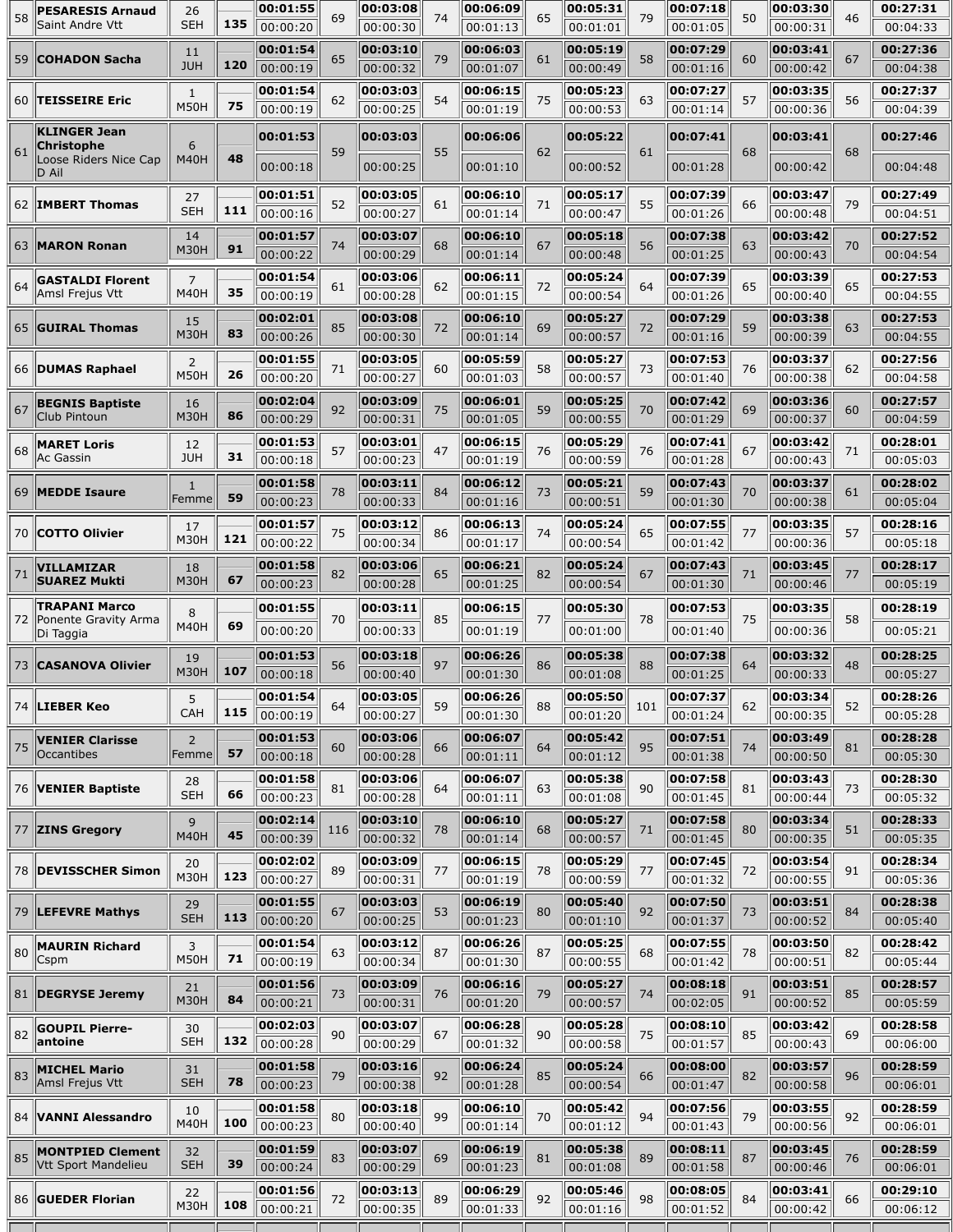| 87  | <b>DESTREE Maxime</b><br><b>St Andre Vtt</b> | 33<br><b>SEH</b>      | 34  | 00:02:00<br>00:00:25 | 84  | 00:03:10<br>00:00:32 | 80  | 00:06:30<br>00:01:34 | 93  | 00:05:34<br>00:01:04 | 83  | 00:08:02<br>00:01:49  | 83  | 00:03:55<br>00:00:56  | 93  | 00:29:11<br>00:06:13 |
|-----|----------------------------------------------|-----------------------|-----|----------------------|-----|----------------------|-----|----------------------|-----|----------------------|-----|-----------------------|-----|-----------------------|-----|----------------------|
|     |                                              |                       |     |                      |     |                      |     |                      |     |                      |     |                       |     |                       |     |                      |
|     | <b>HOAREAU Jean</b><br>88   Patrice          | 11<br><b>M40H</b>     | 50  | 00:02:01             | 86  | 00:03:10             | 81  | 00:06:28             | 91  | 00:05:32             | 81  | 00:08:19              | 93  | 00:03:45              | 75  | 00:29:15             |
|     | Cap D Ail Vtt                                |                       |     | 00:00:26             |     | 00:00:32             |     | 00:01:32             |     | 00:01:02             |     | 00:02:06              |     | 00:00:46              |     | 00:06:17             |
|     | 89 ROMEO Loris                               | 6<br><b>CAH</b>       | 142 | 00:01:57             | 76  | 00:03:13             | 90  | 00:06:09             | 66  | 00:05:25             | 69  | 00:08:31              | 100 | 00:04:02              | 102 | 00:29:17             |
|     |                                              |                       |     | 00:00:22             |     | 00:00:35             |     | 00:01:13             |     | 00:00:55             |     | 00:02:18              |     | 00:01:03              |     | 00:06:19             |
|     | 90 CUNCHON Valentin                          | 34<br><b>SEH</b>      | 122 | 00:02:01<br>00:00:26 | 87  | 00:03:12<br>00:00:34 | 88  | 00:06:26<br>00:01:30 | 89  | 00:05:36<br>00:01:06 | 86  | 00:08:23<br>00:02:10  | 95  | 00:03:46<br>00:00:47  | 78  | 00:29:24<br>00:06:26 |
|     |                                              |                       |     | 00:02:05             |     | 00:03:11             |     | 00:06:24             |     | 00:05:35             |     | 00:08:47              |     |                       |     | 00:29:55             |
|     | 91   WALLISER Arnaud                         | 35<br><b>SEH</b>      | 144 | 00:00:30             | 93  | 00:00:33             | 82  | 00:01:28             | 84  | 00:01:05             | 84  | 00:02:34              | 108 | 00:03:53<br>00:00:54  | 89  | 00:06:57             |
|     |                                              | $\overline{4}$        |     | 00:02:11             |     | 00:03:22             |     | 00:06:38             |     | 00:05:34             |     | 00:08:19              |     | 00:03:52              |     | 00:29:56             |
|     | 92  KENIL Jean-pierre                        | <b>M50H</b>           | 60  | 00:00:36             | 108 | 00:00:44             | 103 | 00:01:42             | 98  | 00:01:04             | 82  | 00:02:06              | 92  | 00:00:53              | 86  | 00:06:58             |
|     | <b>CALORE Maurizio</b>                       | 5                     |     | 00:02:08             |     | 00:03:17             |     | 00:06:37             |     | 00:05:53             |     | 00:08:11              |     | 00:03:54              |     | 00:30:00             |
| 93  | Ponente Gravity Arma<br>Di Taggia            | <b>M50H</b>           | 73  | 00:00:33             | 103 | 00:00:39             | 95  | 00:01:41             | 97  | 00:01:23             | 103 | 00:01:58              | 86  | 00:00:55              | 90  | 00:07:02             |
|     |                                              |                       |     | 00:02:11             |     | 00:03:17             |     | 00:06:41             |     | 00:05:54             |     | 00:08:14              |     | 00:03:44              |     | 00:30:01             |
| 94  | AMALBERTI<br><b>Emiliano</b>                 | 6<br><b>M50H</b>      | 72  | 00:00:36             | 109 | 00:00:39             | 94  | 00:01:45             | 99  | 00:01:24             | 104 | 00:02:01              | 88  | 00:00:45              | 74  | 00:07:03             |
|     |                                              | 36                    |     | 00:02:04             |     | 00:03:24             |     | 00:06:23             |     | 00:05:51             |     | 00:08:31              |     | 00:03:52              |     | 00:30:05             |
|     | 95 RUNFOLA Elouan                            | <b>SEH</b>            | 126 | 00:00:29             | 91  | 00:00:46             | 110 | 00:01:27             | 83  | 00:01:21             | 102 | 00:02:18              | 101 | 00:00:53              | 87  | 00:07:07             |
|     | <b>WRAGG-MONCORGE</b>                        | 3                     |     | 00:02:08             |     | 00:03:30             |     | 00:06:34             |     | 00:05:36             |     | 00:08:23              |     | 00:04:11              |     | 00:30:22             |
| 96  | Mary                                         | Femme                 | 56  | 00:00:33             | 102 | 00:00:52             | 118 | 00:01:38             | 95  | 00:01:06             | 85  | 00:02:10              | 94  | 00:01:12              | 110 | 00:07:24             |
|     | 97 WAULTIER Pascal                           | 12                    |     | 00:02:05             | 95  | 00:03:17             | 96  | 00:06:47             | 102 | 00:05:46             | 99  | 00:08:39              | 104 | 00:04:03              | 104 | 00:30:37             |
|     |                                              | <b>M40H</b>           | 68  | 00:00:30             |     | 00:00:39             |     | 00:01:51             |     | 00:01:16             |     | 00:02:26              |     | 00:01:04              |     | 00:07:39             |
| 98  | <b>POYARD Pascal</b>                         | $\overline{7}$        |     | 00:02:02             | 88  | 00:03:11             | 83  | 00:06:52             | 106 | 00:05:57             | 107 | 00:08:36              | 103 | 00:04:00              | 100 | 00:30:38             |
|     | Amsl Levens Vtt                              | <b>M50H</b>           | 77  | 00:00:27             |     | 00:00:33             |     | 00:01:56             |     | 00:01:27             |     | 00:02:23              |     | 00:01:01              |     | 00:07:40             |
|     | 99 BELLONI Louison                           | 13<br><b>JUH</b>      | 105 | 00:02:05             | 94  | 00:03:24             | 109 | 00:06:47             | 101 | 00:05:48             | 100 | 00:08:27              | 97  | 00:04:10              | 108 | 00:30:41             |
|     |                                              |                       |     | 00:00:30             |     | 00:00:46             |     | 00:01:51             |     | 00:01:18             |     | 00:02:14              |     | 00:01:11              |     | 00:07:43             |
|     | <b>GRANDCOLAS</b><br>$ 100 $ Stephane        | 8                     | 88  | 00:02:12             | 112 | 00:03:23             | 106 | 00:06:50             | 104 | 00:06:04             | 109 | 00:08:16              | 90  | 00:03:57              | 95  | 00:30:42             |
|     | <b>Authentic Bicycles</b>                    | <b>M50H</b>           |     | 00:00:37             |     | 00:00:45             |     | 00:01:54             |     | 00:01:34             |     | 00:02:03              |     | 00:00:58              |     | 00:07:44             |
|     | 101 MONTICELLI Arthur                        | 14                    |     | 00:02:05             | 98  | 00:03:23             | 108 | 00:06:44             | 100 | 00:06:08             | 114 | 00:08:28              | 98  | 00:03:57              | 98  | 00:30:45             |
|     |                                              | <b>JUH</b>            | 134 | 00:00:30             |     | 00:00:45             |     | 00:01:48             |     | 00:01:38             |     | 00:02:15              |     | 00:00:58              |     | 00:07:47             |
|     | 102 GANGLOFF Louis                           | 15<br><b>JUH</b>      | 128 | 00:02:13<br>00:00:38 | 115 | 00:03:16<br>00:00:38 | 93  | 00:06:48<br>00:01:52 | 103 | 00:05:56<br>00:01:26 | 106 | 00:08:35<br>00:02:22  | 102 | 00:03:58<br>00:00:59  | 99  | 00:30:46<br>00:07:48 |
|     |                                              |                       |     | 00:02:06             |     | 00:03:28             |     | 00:07:06             |     | 00:05:42             |     | 00:08:40              |     | 00:04:02              |     | 00:31:04             |
|     | 103 JODAR Dylan                              | $\overline{7}$<br>CAH | 112 | $\ 00:00:31$         | 99  | 00:00:50             |     | 00:02:10             |     | 00:01:12             |     | 00:02:27              |     | 00:01:03              | 103 | 00:08:06             |
|     |                                              | 13                    |     | 00:02:08             |     | 00:03:25             |     | 00:06:57             |     | 00:06:07             |     | 00:08:41              |     | 00:03:57              |     | 00:31:15             |
|     | 104 PUJALTE Andy                             | <b>M40H</b>           | 93  | 00:00:33             | 104 | 00:00:47             | 111 | 00:02:01             | 107 | 00:01:37             | 113 | 00:02:28              | 106 | 00:00:58              | 97  | 00:08:17             |
|     |                                              | 23                    |     | 00:02:10             |     | 00:03:19             |     | 00:06:30             |     | 00:05:39             |     | 00:09:01              |     | 00:04:39              |     | 00:31:18             |
|     | 105 GAUTHIER Valerian                        | M30H                  | 129 | 00:00:35             | 107 | 00:00:41             | 101 | 00:01:34             | 94  | 00:01:09             | 91  | 00:02:48              | 111 | 00:01:40              | 119 | 00:08:20             |
|     | 106 AUROUX David                             | 9                     |     | 00:02:20             | 121 | 00:03:23             | 105 | 00:07:01             | 108 | 00:06:06             | 112 | 00:08:26              | 96  | 00:04:09              | 107 | 00:31:25             |
|     |                                              | <b>M50H</b>           | 104 | 00:00:45             |     | 00:00:45             |     | 00:02:05             |     | 00:01:36             |     | 00:02:13              |     | 00:01:10              |     | 00:08:27             |
|     | 107 MARTINAND Denis                          | 14                    |     | 00:02:12             | 111 | 00:03:21             | 102 | 00:07:10             | 112 | 00:06:01             | 108 | 00:08:42              | 107 | 00:04:01              | 101 | 00:31:27             |
|     |                                              | <b>M40H</b>           | 117 | 00:00:37             |     | 00:00:43             |     | 00:02:14             |     | 00:01:31             |     | 00:02:29              |     | 00:01:02              |     | 00:08:29             |
|     | 108   <b>MASSOL Loic</b>                     | 37<br><b>SEH</b>      | 118 | 00:02:09<br>00:00:34 | 105 | 00:03:16             | 91  | 00:07:07             | 111 | 00:06:06             | 111 | 00:08:49              | 109 | 00:04:12              | 111 | 00:31:39             |
|     |                                              |                       |     |                      |     | 00:00:38             |     | 00:02:11             |     | 00:01:36             |     | 00:02:36              |     | 00:01:13              |     | 00:08:41             |
|     | 109 BARDINI Emilio                           | 8<br><b>CAH</b>       | 97  | 00:02:05<br>00:00:30 | 97  | 00:03:32<br>00:00:54 | 120 | 00:07:48<br>00:02:52 | 121 | 00:05:41<br>00:01:11 | 93  | 00:08:14<br>00:02:01  | 89  | 00:04:25<br>00:01:26  | 117 | 00:31:45<br>00:08:47 |
|     |                                              |                       |     | 00:02:13             |     | 00:03:23             |     | 00:07:03             |     | 00:05:54             |     | 00:09:02              |     | 00:04:13              |     | 00:31:48             |
|     | 110 MARTIN Eric                              | 10<br><b>M50H</b>     | 81  | 00:00:38             | 113 | 00:00:45             | 107 | 00:02:07             | 109 | 00:01:24             | 105 | 00:02:49              | 112 | 00:01:14              | 112 | 00:08:50             |
|     |                                              | 38                    |     | 00:02:21             |     | 00:03:29             |     | 00:07:12             |     | 00:06:15             |     | 00:08:29              |     | 00:04:04              |     | 00:31:50             |
|     | 111 POIRIER Tim                              | <b>SEH</b>            | 136 | 00:00:46             | 123 | 00:00:51             | 116 | 00:02:16             | 114 | 00:01:45             | 116 | 00:02:16              | 99  | 00:01:05              | 106 | 00:08:52             |
|     | <b>FRIGIERE Jean-luc</b>                     | 11                    |     | 00:02:07             |     | 00:03:26             |     | 00:07:10             |     | 00:06:05             |     | 00:09:12              |     | 00:04:13              |     | 00:32:13             |
| 112 | Us Cagnes Vtt                                | <b>M50H</b>           | 74  | 00:00:32             | 101 | 00:00:48             | 114 | 00:02:14             | 113 | 00:01:35             | 110 | 00:02:59              | 116 | 00:01:14              | 113 | 00:09:15             |
|     | 113 FABRE Gaetan                             | 24                    |     | 00:02:09             | 106 | 00:03:18             | 100 | 00:06:50             | 105 | 00:05:44             | 97  | 00:10:09              | 117 | 00:04:03              | 105 | 00:32:13             |
|     |                                              | M30H                  | 99  | 00:00:34             |     | 00:00:40             |     | 00:01:54             |     | 00:01:14             |     | 00:03:56              |     | 00:01:04              |     | 00:09:15             |
| 114 | <b>MARCAGGI</b>                              | 25                    |     | 00:02:07             | 100 | 00:03:26             | 112 | 00:07:26             | 116 | 00:06:09             | 115 | 00:08:58              | 110 | 00:04:28              | 118 | 00:32:34             |
|     | Emmanuel                                     | M30H                  | 116 | 00:00:32             |     | 00:00:48             |     | 00:02:30             |     | 00:01:39             |     | 00:02:45              |     | 00:01:29              |     | 00:09:36             |
|     | 115 IAFRATE Cyril                            | 15<br><b>M40H</b>     | 110 | 00:02:16<br>00:00:41 | 117 | 00:03:29             | 117 | 00:07:38             | 119 | 00:06:27<br>00:01:57 | 117 | 00:09:04              | 113 | 00:04:23              | 115 | 00:33:17             |
|     | 116 ADAM Quentin                             |                       |     | 00:02:21             | 124 | 00:00:51<br>00:03:26 | 113 | 00:02:42<br>00:07:47 | 120 | 00:06:27             | 118 | 00:02:51<br> 00:09:07 | 114 | 00:01:24<br> 00:04:10 | 109 | 00:10:19<br>00:33:18 |
|     |                                              | 39                    |     |                      |     |                      |     |                      |     |                      |     |                       |     |                       |     |                      |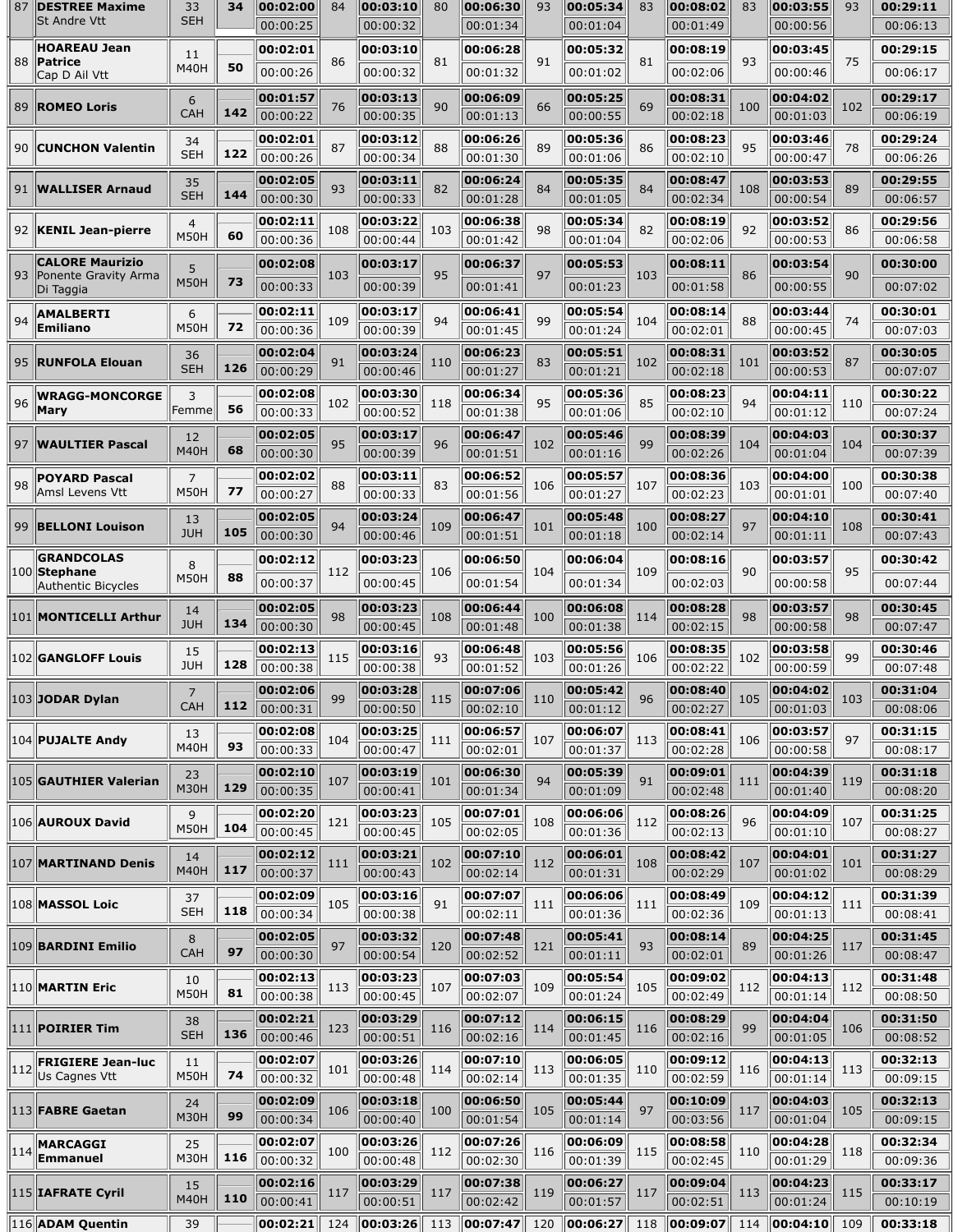|                      | <b>SEH</b>        | 101 | 00:00:46 |     | 00:00:48 |     | 00:02:51 |     | 00:01:57 |     | 00:02:54 |     | 00:01:11 |     | 00:10:20 |
|----------------------|-------------------|-----|----------|-----|----------|-----|----------|-----|----------|-----|----------|-----|----------|-----|----------|
| 117 AQUILINA Walter  | 16<br><b>M40H</b> | 103 | 00:02:17 | 118 | 00:03:35 | 121 | 00:07:28 | 117 | 00:06:28 | 119 | 00:09:12 | 115 | 00:04:21 | 114 | 00:33:21 |
|                      |                   |     | 00:00:42 |     | 00:00:57 |     | 00:02:32 |     | 00:01:58 |     | 00:02:59 |     | 00:01:22 |     | 00:10:23 |
| 118 BOUYER Arnaud    | 40                |     | 00:02:13 | 114 | 00:03:31 | 119 | 00:07:33 | 118 | 00:06:38 | 120 | 00:10:15 | 118 | 00:04:43 | 120 | 00:34:53 |
|                      | <b>SEH</b>        | 106 | 00:00:38 |     | 00:00:53 |     | 00:02:37 |     | 00:02:08 |     | 00:04:02 |     | 00:01:44 |     | 00:11:55 |
| 119 LEYGNAT Eric     | 12                |     | 00:02:20 | 122 | 00:03:42 | 123 | 00:07:58 | 122 | 00:07:08 | 121 | 00:10:24 | 119 | 00:04:46 | 121 | 00:36:18 |
|                      | <b>M50H</b>       | 82  | 00:00:45 |     | 00:01:04 |     | 00:03:02 |     | 00:02:38 |     | 00:04:11 |     | 00:01:47 |     | 00:13:20 |
| 120 DUTRIPON Olivier | 17                |     | 00:02:05 | 96  | 00:03:22 | 104 | 00:06:35 | 96  | 00:05:36 | 87  | 00:16:21 | 122 | 00:03:56 | 94  | 00:37:55 |
|                      | <b>M40H</b>       | 125 | 00:00:30 |     | 00:00:44 |     | 00:01:39 |     | 00:01:06 |     | 00:10:08 |     | 00:00:57 |     | 00:14:57 |
| 121 CHARBONNEL Noe   | 16                |     | 00:02:26 | 125 | 00:03:18 | 98  | 00:09:46 |     | 00:07:58 | 123 | 00:12:19 | 120 | 00:04:24 |     | 00:40:11 |
|                      | <b>JUH</b>        | 119 | 00:00:51 |     | 00:00:40 |     | 00:04:50 | 124 | 00:03:28 |     | 00:06:06 |     | 00:01:25 | 116 | 00:17:13 |
|                      | 9                 |     | 00:02:59 |     | 00:04:02 |     | 00:12:29 |     | 00:09:02 |     | 00:13:50 |     | 00:05:19 |     | 00:47:41 |
| $ 122 $ ABDI Ryan    | <b>CAH</b>        | 87  | 00:01:24 | 126 | 00:01:24 | 126 | 00:07:33 | 125 | 00:04:32 | 124 | 00:07:37 | 121 | 00:02:20 | 122 | 00:24:43 |
| 123 SERET Noa        |                   |     | 00:01:44 | 20  | 00:02:55 | 30  | 00:05:44 | 42  | 00:05:01 | 33  |          |     |          |     |          |
| Amsl Frejus          | <b>SEH</b>        | 44  | 00:00:09 |     | 00:00:17 |     | 00:00:48 |     | 00:00:31 |     |          |     |          |     |          |
| 124 POULET Jonah     |                   |     | 00:02:11 |     | 00:03:36 |     | 00:07:16 | 115 | 00:07:21 |     |          |     |          |     |          |
|                      | <b>JUH</b>        | 137 | 00:00:36 | 110 | 00:00:58 | 122 | 00:02:20 |     | 00:02:51 | 122 |          |     |          |     |          |
| 125 LENAR Eliott     |                   |     | 00:01:55 |     | 00:03:08 |     | 00:09:44 |     |          |     |          |     |          |     |          |
| Ucm Monaco           | <b>JUH</b>        | 38  | 00:00:20 | 68  | 00:00:30 | 73  | 00:04:48 | 123 |          |     |          |     |          |     |          |
|                      |                   |     | 00:02:19 |     | 00:03:45 |     |          |     |          |     |          |     |          |     |          |
| 126 ALLARD Guillaume | <b>SEH</b>        | 102 | 00:00:44 | 119 | 00:01:07 | 124 |          |     |          |     |          |     |          |     |          |

|                | <b>MEDDE Isaure</b>      |                |     | 00:01:58 | 78  | 00:03:11 | 84  | 00:06:12 | 73 | 00:05:21           | 59 | 00:07:43 | 70 | 00:03:37 | 61  | 00:28:02 |
|----------------|--------------------------|----------------|-----|----------|-----|----------|-----|----------|----|--------------------|----|----------|----|----------|-----|----------|
|                |                          | <b>Femme</b>   | 59  | 00:00:23 |     | 00:00:33 |     | 00:01:16 |    | 00:00:51           |    | 00:01:30 |    | 00:00:38 |     | 00:05:04 |
|                | <b>VENIER Clarisse</b>   |                |     | 00:01:53 | 60  | 00:03:06 | 66  | 00:06:07 | 64 | 00:05:42           | 95 | 00:07:51 | 74 | 00:03:49 | 81  | 00:28:28 |
|                | <b>Occantibes</b>        | <b> Femme </b> | 57  | 00:00:18 |     | 00:00:28 |     | 00:01:11 |    | $ 00:01:12\rangle$ |    | 00:01:38 |    | 00:00:50 |     | 00:05:30 |
|                | <b>WRAGG-MONCORGE</b>    |                |     | 00:02:08 | 102 | 00:03:30 | 118 | 00:06:34 | 95 | 00:05:36           | 85 | 00:08:23 | 94 | 00:04:11 | 110 | 00:30:22 |
|                | Mary                     | Femme          | 56  | 00:00:33 |     | 00:00:52 |     | 00:01:38 |    | 00:01:06           |    | 00:02:10 |    | 00:01:12 |     | 00:07:24 |
| $\overline{4}$ | <b>LE GRATIET Rejane</b> |                |     | 00:02:13 | 57  | 00:03:29 | 55  | 00:06:48 | 41 | 00:05:56           | 52 | 00:08:31 | 50 | 00:03:53 | 56  | 00:30:50 |
|                | <b>Rock N Roull</b>      | <b>VAEF</b>    | 241 | 00:00:38 |     | 00:00:48 |     | 00:01:48 |    | 00:01:29           |    | 00:02:19 |    | 00:00:52 |     | 00:07:52 |
|                | <b>MURA Candy</b>        |                |     | 00:02:13 | 56  | 00:03:34 | 58  | 00:07:23 | 53 | 00:05:58           | 54 | 00:08:41 | 55 | 00:03:43 | 47  | 00:31:32 |
|                |                          | <b>VAEF</b>    | 242 | 00:00:38 |     | 00:00:53 |     | 00:02:23 |    | 00:01:31           |    | 00:02:29 |    | 00:00:42 |     | 00:08:34 |

|                | <b>GILLOUX Jerome</b>                            |                |     | 00:01:36 | 3              | 00:02:46 | $\overline{2}$ | 00:05:00 | $\mathbf{1}$   | 00:04:27 | $\mathbf{1}$             | 00:06:12 | $\mathbf{1}$   | 00:03:01 | $\mathbf{1}$   | 00:23:02 |
|----------------|--------------------------------------------------|----------------|-----|----------|----------------|----------|----------------|----------|----------------|----------|--------------------------|----------|----------------|----------|----------------|----------|
| $\mathbf{1}$   | Lapierre Zipp<br>Collective                      | <b>VAEH</b>    | 201 | 00:00:01 |                | 00:00:05 |                | 00:00:00 |                | 00:00:00 |                          | 00:00:00 |                | 00:00:00 |                | 00:00:04 |
|                | <b>GIORDANENGO</b>                               | $\overline{2}$ |     | 00:01:35 | $\overline{2}$ | 00:02:47 | $\overline{4}$ | 00:05:08 | $\overline{a}$ | 00:04:32 | $\overline{\phantom{0}}$ | 00:06:22 | $\overline{2}$ | 00:03:04 | $\overline{3}$ | 00:23:28 |
| $\overline{2}$ | <b>Diego</b><br>E-team Moustache                 | <b>VAEH</b>    | 203 | 00:00:00 |                | 00:00:06 |                | 00:00:08 |                | 00:00:05 |                          | 00:00:10 |                | 00:00:03 |                | 00:00:30 |
| 3              | <b>ESCRIVA Pierre</b>                            | 3              |     | 00:01:35 | 1              | 00:02:41 | $\mathbf{1}$   | 00:05:02 | $\overline{2}$ | 00:04:37 |                          | 00:06:29 | 3              | 00:03:06 | $\overline{4}$ | 00:23:30 |
|                | Loisibike                                        | <b>VAEH</b>    | 271 | 00:00:00 |                | 00:00:00 |                | 00:00:02 |                | 00:00:10 |                          | 00:00:17 |                | 00:00:05 |                | 00:00:32 |
|                | <b>FAGEOL Andv</b>                               | 4              |     | 00:01:40 | 6              | 00:02:46 | 3              | 00:05:05 | 3              | 00:04:32 |                          | 00:06:35 | 4              | 00:03:01 | $\overline{2}$ | 00:23:39 |
|                | Loisibike                                        | <b>VAEH</b>    | 204 | 00:00:05 |                | 00:00:05 |                | 00:00:05 |                | 00:00:05 |                          | 00:00:23 |                | 00:00:00 |                | 00:00:41 |
| 5.             | <b>ESCRIOU Valentin</b>                          | 5              |     | 00:01:40 | 5              | 00:02:49 | 5              | 00:05:23 | 6              | 00:04:49 |                          | 00:06:40 | 5              | 00:03:11 | 8              | 00:24:32 |
|                |                                                  | <b>VAEH</b>    | 206 | 00:00:05 |                | 00:00:08 |                | 00:00:23 |                | 00:00:22 |                          | 00:00:28 |                | 00:00:10 |                | 00:01:34 |
|                | <b>CURE Alexandre</b><br><b>Bh Enduro Racing</b> | 6              |     | 00:01:40 | $\overline{4}$ | 00:03:09 | 31             | 00:05:16 | 5              | 00:04:46 | 5                        | 00:06:44 | 6              | 00:03:10 | $\overline{7}$ | 00:24:45 |
|                | Team                                             | <b>VAEH</b>    | 205 | 00:00:05 |                | 00:00:28 |                | 00:00:16 |                | 00:00:19 |                          | 00:00:32 |                | 00:00:09 |                | 00:01:47 |
|                | <b>BERTETTO Jonathan</b>                         | $\overline{7}$ |     | 00:01:46 | 10             | 00:02:52 | 6              | 00:05:38 | 12             | 00:04:48 |                          | 00:06:50 | q              | 00:03:08 | 5              | 00:25:02 |
|                | Terra-services                                   | <b>VAEH</b>    | 219 | 00:00:11 |                | 00:00:11 |                | 00:00:38 |                | 00:00:21 |                          | 00:00:38 |                | 00:00:07 |                | 00:02:04 |
|                | 8   TORTORA Laurent                              | 8              |     | 00:01:49 | 18             | 00:02:57 | 11             | 00:05:35 | $\mathsf{q}$   | 00:04:47 |                          | 00:06:47 |                | 00:03:18 | 14             | 00:25:13 |
|                |                                                  | <b>VAEH</b>    | 226 | 00:00:14 |                | 00:00:16 |                | 00:00:35 |                | 00:00:20 |                          | 00:00:35 |                | 00:00:17 |                | 00:02:15 |
|                | <b>DE BELLA Davide</b>                           | $\mathsf{q}$   |     | 00:01:48 | 15             | 00:02:57 | 12             | 00:05:36 | 10             | 00:04:53 | 10                       | 00:06:54 | 13             | 00:03:10 | 6              | 00:25:18 |
|                | Bcs Shop.com                                     | <b>VAEH</b>    | 215 | 00:00:13 |                | 00:00:16 |                | 00:00:36 |                | 00:00:26 |                          | 00:00:42 |                | 00:00:09 |                | 00:02:20 |
|                | <b>VAHIE-CORDERO</b><br>10 Alexandre             | 10             |     | 00:01:46 | 9              | 00:02:56 | 8              | 00:05:32 | 8              | 00:05:01 | 18                       | 00:06:48 | 8              | 00:03:19 | 15             | 00:25:22 |
|                | Sport 21 Cycles                                  | <b>VAEH</b>    | 235 | 00:00:11 |                | 00:00:15 |                | 00:00:32 |                | 00:00:34 |                          | 00:00:36 |                | 00:00:18 |                | 00:02:24 |
| 11             | <b>RUBINO Pierre</b>                             | 11             |     | 00:01:47 | 13             | 00:02:58 | 14             | 00:05:37 | 11             | 00:04:50 | 9                        | 00:06:58 | 15             | 00:03:13 | 9              | 00:25:23 |
|                | Team S.h.p.q                                     | <b>VAEH</b>    | 208 | 00:00:12 |                | 00:00:17 |                | 00:00:37 |                | 00:00:23 |                          | 00:00:46 |                | 00:00:12 |                | 00:02:25 |
|                | 12 PORCHER Thomas                                | 12             |     | 00:01:48 | 14             | 00:03:00 | 16             | 00:05:43 | 15             | 00:04:57 | 13                       | 00:06:51 | 10             | 00:03:15 | 11             | 00:25:34 |
|                |                                                  |                |     |          |                |          |                |          |                |          |                          |          |                |          |                |          |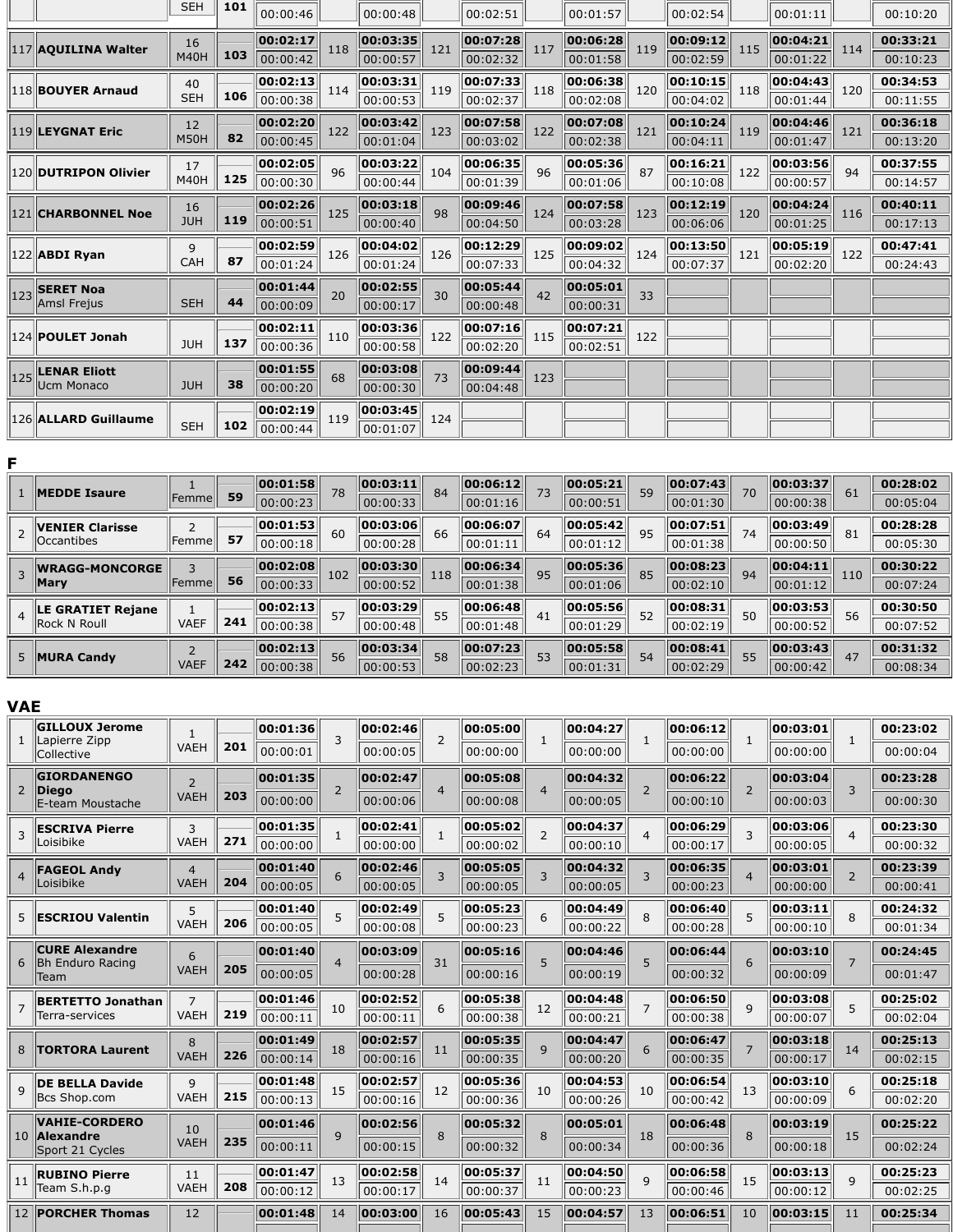|    |                                          | <b>VAEH</b>       | 249 | 00:00:13 |    | 00:00:19 |                | 00:00:43 |    | 00:00:30 |    | 00:00:39 |    | 00:00:14 |    | 00:02:36 |
|----|------------------------------------------|-------------------|-----|----------|----|----------|----------------|----------|----|----------|----|----------|----|----------|----|----------|
| 13 | <b>CHABROL Clement</b><br>Ac Gassinois   | 13<br><b>VAEH</b> | 207 | 00:01:47 | 12 | 00:02:58 | 13             | 00:05:39 | 13 | 00:05:01 | 17 | 00:06:54 | 11 | 00:03:25 | 28 | 00:25:44 |
|    |                                          |                   |     | 00:00:12 |    | 00:00:17 |                | 00:00:39 |    | 00:00:34 |    | 00:00:42 |    | 00:00:24 |    | 00:02:46 |
| 14 | <b>GENCEL Guillaume</b><br>Us Cagnes Vtt | 14<br><b>VAEH</b> | 36  | 00:01:43 | 7  | 00:02:59 | 15             | 00:05:43 | 16 | 00:05:02 | 20 | 00:06:58 | 14 | 00:03:21 | 18 | 00:25:46 |
|    |                                          |                   |     | 00:00:08 |    | 00:00:18 |                | 00:00:43 |    | 00:00:35 |    | 00:00:46 |    | 00:00:20 |    | 00:02:48 |
| 15 | GUGLIELMI Mattia<br>Ponente Gravity Arma | 15                |     | 00:01:49 | 16 | 00:02:56 | $\overline{7}$ | 00:05:52 | 20 | 00:05:02 | 19 | 00:06:59 | 16 | 00:03:17 | 12 | 00:25:55 |
|    | Di Taggia                                | <b>VAEH</b>       | 234 | 00:00:14 |    | 00:00:15 |                | 00:00:52 |    | 00:00:35 |    | 00:00:47 |    | 00:00:16 |    | 00:02:57 |
| 16 | <b>BERTETTO Julien</b>                   | 16                |     | 00:01:45 | 8  | 00:03:01 | 18             | 00:05:27 | 7  | 00:04:56 |    | 00:06:54 | 12 | 00:03:53 | 57 | 00:25:56 |
|    |                                          | <b>VAEH</b>       | 220 | 00:00:10 |    | 00:00:20 |                | 00:00:27 |    | 00:00:29 | 11 | 00:00:42 |    | 00:00:52 |    | 00:02:58 |
| 17 | <b>GRAILLE Christophe</b>                | 17                |     | 00:01:46 |    | 00:03:09 | 30             | 00:05:47 |    | 00:04:56 |    | 00:07:00 | 17 | 00:03:19 |    | 00:25:57 |
|    | Ntc Bike                                 | VAEH              | 210 | 00:00:11 | 11 | 00:00:28 |                | 00:00:47 | 18 | 00:00:29 | 12 | 00:00:48 |    | 00:00:18 | 16 | 00:02:59 |
| 18 | <b>COUPEZ Vincent</b>                    | 18                |     | 00:01:49 |    | 00:02:56 | 9              | 00:05:43 |    | 00:04:58 | 15 | 00:07:12 |    | 00:03:20 |    | 00:25:58 |
|    | Team Blc                                 | <b>VAEH</b>       | 209 | 00:00:14 | 19 | 00:00:15 |                | 00:00:43 | 17 | 00:00:31 |    | 00:01:00 | 21 | 00:00:19 | 17 | 00:03:00 |
|    | <b>PENA Anthony</b>                      | 19                |     | 00:01:50 |    | 00:03:05 |                | 00:05:42 |    | 00:04:58 |    | 00:07:01 |    | 00:03:23 |    | 00:25:59 |
| 19 | Amslytt Levens /aoe<br>Le Tignet         | <b>VAEH</b>       | 224 | 00:00:15 | 23 | 00:00:24 | 22             | 00:00:42 | 14 | 00:00:31 | 14 | 00:00:49 | 18 | 00:00:22 | 23 | 00:03:01 |
|    |                                          | 20                |     | 00:01:53 |    | 00:03:00 |                | 00:05:48 |    | 00:05:11 |    | 00:07:06 |    | 00:03:22 |    | 00:26:20 |
| 20 | <b>SILVY Pierre</b>                      | <b>VAEH</b>       | 266 | 00:00:18 | 28 | 00:00:19 | 17             | 00:00:48 | 19 | 00:00:44 | 26 | 00:00:54 | 19 | 00:00:21 | 20 | 00:03:22 |
|    | <b>SERVAT Christophe</b>                 | 21                |     | 00:01:50 |    | 00:02:57 |                | 00:06:02 |    | 00:05:11 |    | 00:07:17 |    | 00:03:14 |    | 00:26:31 |
| 21 | Occv Draguignan                          | <b>VAEH</b>       | 225 | 00:00:15 | 21 | 00:00:16 | 10             | 00:01:02 | 26 | 00:00:44 | 25 | 00:01:05 | 23 | 00:00:13 | 10 | 00:03:33 |
|    | <b>FAGEOL Anthony</b>                    | 22                |     | 00:01:52 |    | 00:03:02 |                | 00:06:04 |    | 00:05:01 |    | 00:07:12 |    | 00:03:24 |    | 00:26:35 |
| 22 | Loisibike                                | <b>VAEH</b>       | 237 | 00:00:17 | 26 | 00:00:21 | 19             | 00:01:04 | 28 | 00:00:34 | 16 | 00:01:00 | 20 | 00:00:23 | 24 | 00:03:37 |
|    |                                          | 23                |     | 00:01:51 |    | 00:03:14 |                | 00:05:52 |    | 00:05:07 |    | 00:07:14 |    | 00:03:23 |    | 00:26:41 |
| 23 | <b>LACOMARE Patrick</b>                  | <b>VAEH</b>       | 213 | 00:00:16 | 25 | 00:00:33 | 34             | 00:00:52 | 21 | 00:00:40 | 23 | 00:01:02 | 22 | 00:00:22 | 22 | 00:03:43 |
|    |                                          | 24                |     | 00:01:52 |    | 00:03:06 |                | 00:05:53 |    | 00:05:05 |    | 00:07:26 |    | 00:03:24 |    | 00:26:46 |
| 24 | <b>LELONG Sebastien</b>                  | <b>VAEH</b>       | 267 | 00:00:17 | 27 | 00:00:25 | 24             | 00:00:53 | 22 | 00:00:38 | 21 | 00:01:14 | 31 | 00:00:23 | 26 | 00:03:48 |
|    |                                          | 25                |     | 00:01:50 |    | 00:03:07 |                | 00:05:57 |    | 00:05:11 |    | 00:07:21 |    | 00:03:22 |    | 00:26:48 |
| 25 | <b>VELA Laurent</b>                      | <b>VAEH</b>       | 214 | 00:00:15 | 22 | 00:00:26 | 26             | 00:00:57 | 23 | 00:00:44 | 27 | 00:01:09 | 26 | 00:00:21 | 21 | 00:03:50 |
|    | <b>LARROQUE</b>                          | 26                |     | 00:01:49 |    | 00:03:06 |                | 00:06:08 |    | 00:05:12 |    | 00:07:19 |    | 00:03:17 |    | 00:26:51 |
| 26 | <b>Sebastien</b>                         | <b>VAEH</b>       | 254 | 00:00:14 | 17 | 00:00:25 | 23             | 00:01:08 | 30 | 00:00:45 | 28 | 00:01:07 | 25 | 00:00:16 | 13 | 00:03:53 |
| 27 | <b>PRETEL Florent</b>                    | 27                |     | 00:01:51 |    | 00:03:09 | 29             | 00:05:57 |    | 00:05:06 | 22 | 00:07:21 | 27 | 00:03:29 |    | 00:26:53 |
|    | Levens                                   | <b>VAEH</b>       | 218 | 00:00:16 | 24 | 00:00:28 |                | 00:00:57 | 24 | 00:00:39 |    | 00:01:09 |    | 00:00:28 | 32 | 00:03:55 |
| 28 | <b>BRICOUT Alexandre</b>                 | 28                |     | 00:01:54 | 31 | 00:03:07 | 25             | 00:05:58 | 25 | 00:05:12 | 29 | 00:07:24 | 28 | 00:03:26 | 29 | 00:27:01 |
|    | Amadeus Loisibike                        | <b>VAEH</b>       | 228 | 00:00:19 |    | 00:00:26 |                | 00:00:58 |    | 00:00:45 |    | 00:01:12 |    | 00:00:25 |    | 00:04:03 |
| 29 | <b>STRABACH Remy</b>                     | 29                |     | 00:01:54 | 32 | 00:03:11 | 33             | 00:06:05 | 29 | 00:05:09 | 24 | 00:07:24 | 29 | 00:03:31 | 36 | 00:27:14 |
|    | Ascvtt                                   | <b>VAEH</b>       | 227 | 00:00:19 |    | 00:00:30 |                | 00:01:05 |    | 00:00:42 |    | 00:01:12 |    | 00:00:30 |    | 00:04:16 |
|    | 30 GOURMELEN Gael                        | 30                |     | 00:01:56 | 35 | 00:03:10 | 32             | 00:06:08 | 31 | 00:05:17 | 32 | 00:07:34 | 33 | 00:03:28 | 31 | 00:27:33 |
|    |                                          | <b>VAEH</b>       | 212 | 00:00:21 |    | 00:00:29 |                | 00:01:08 |    | 00:00:50 |    | 00:01:22 |    | 00:00:27 |    | 00:04:35 |
| 31 | MALEN Nicolas                            | 31                |     | 00:01:56 | 34 | 00:03:08 | 27             | 00:06:02 | 27 | 00:05:45 | 45 | 00:07:18 | 24 | 00:03:28 | 30 | 00:27:37 |
|    |                                          | <b>VAEH</b>       | 216 | 00:00:21 |    | 00:00:27 |                | 00:01:02 |    | 00:01:18 |    | 00:01:06 |    | 00:00:27 |    | 00:04:39 |
| 32 | <b>DUO DE LA VEGA</b>                    | 32                |     | 00:01:58 | 36 | 00:03:03 | 20             | 00:06:17 | 33 | 00:05:26 | 34 | 00:07:29 | 32 | 00:03:25 | 27 | 00:27:38 |
|    | Ignacio                                  | VAEH              | 217 | 00:00:23 |    | 00:00:22 |                | 00:01:17 |    | 00:00:59 |    | 00:01:17 |    | 00:00:24 |    | 00:04:40 |
|    | 33 HYAM Andy                             | 33                |     | 00:01:50 | 20 | 00:03:52 | 66             | 00:06:09 | 32 | 00:05:15 | 30 | 00:07:26 | 30 | 00:03:22 | 19 | 00:27:54 |
|    |                                          | <b>VAEH</b>       | 236 | 00:00:15 |    | 00:01:11 |                | 00:01:09 |    | 00:00:48 |    | 00:01:14 |    | 00:00:21 |    | 00:04:56 |
| 34 | <b>CHIARAVIGLIO</b><br>David             | 34                |     | 00:01:54 | 30 | 00:03:09 | 28             | 00:06:21 | 35 | 00:05:28 | 35 | 00:07:41 | 35 | 00:03:24 | 25 | 00:27:57 |
|    | Uc Monaco                                | <b>VAEH</b>       | 223 | 00:00:19 |    | 00:00:28 |                | 00:01:21 |    | 00:01:01 |    | 00:01:29 |    | 00:00:23 |    | 00:04:59 |
|    |                                          | 35                |     | 00:01:55 |    | 00:03:15 |                | 00:06:22 |    | 00:05:15 |    | 00:07:41 |    | 00:03:31 |    | 00:27:59 |
|    | 35 CLEMENT Morgan                        | VAEH              | 265 | 00:00:20 | 33 | 00:00:34 | 35             | 00:01:22 | 36 | 00:00:48 | 31 | 00:01:29 | 34 | 00:00:30 | 35 | 00:05:01 |
|    |                                          | 36                |     | 00:01:53 |    | 00:03:03 |                | 00:06:20 |    | 00:05:31 |    | 00:07:59 |    | 00:03:32 |    | 00:28:18 |
|    | 36 LIEBER Ronan                          | <b>VAEH</b>       | 253 | 00:00:18 | 29 | 00:00:22 | 21             | 00:01:20 | 34 | 00:01:04 | 36 | 00:01:47 | 39 | 00:00:31 | 37 | 00:05:20 |
|    | <b>PAVONE Luigi</b>                      | 37                |     | 00:02:01 |    | 00:03:17 |                | 00:06:46 |    | 00:05:20 |    | 00:07:45 |    | 00:03:33 |    | 00:28:42 |
| 37 | Team Stassis Mtb<br>Peille               | <b>VAEH</b>       | 245 | 00:00:26 | 39 | 00:00:36 | 38             | 00:01:46 | 40 | 00:00:53 | 33 | 00:01:33 | 37 | 00:00:32 | 38 | 00:05:44 |
|    | VAN DER SLIKKE                           | 38                |     | 00:02:06 |    | 00:03:16 |                | 00:06:54 |    | 00:05:33 |    | 00:07:43 |    | 00:03:30 |    | 00:29:02 |
| 38 | Jannis                                   | <b>VAEH</b>       | 258 | 00:00:31 | 44 | 00:00:35 | 36             | 00:01:54 | 43 | 00:01:06 | 37 | 00:01:31 | 36 | 00:00:29 | 34 | 00:06:04 |
|    | <b>ARDUIN Sebastien</b>                  |                   |     | 00:02:00 |    | 00:03:21 |                | 00:06:30 |    | 00:05:36 |    | 00:08:22 |    | 00:03:30 |    | 00:29:19 |
| 39 | Metropole Nice Ca                        | 39<br>VAEH        | 230 |          | 37 |          | 45             |          | 37 |          | 39 |          | 45 |          | 33 |          |
|    | Sports                                   |                   |     | 00:00:25 |    | 00:00:40 |                | 00:01:30 |    | 00:01:09 |    | 00:02:10 |    | 00:00:29 |    | 00:06:21 |
|    | 40 <b>BONNET Eric</b>                    | 40<br>VAEH        | 229 | 00:02:05 | 42 | 00:03:18 | 39             | 00:06:42 | 39 | 00:05:39 | 40 | 00:08:15 | 41 | 00:03:42 | 44 | 00:29:41 |
|    |                                          |                   |     | 00:00:30 |    | 00:00:37 |                | 00:01:42 |    | 00:01:12 |    | 00:02:03 |    | 00:00:41 |    | 00:06:43 |
|    | 41 MURA Ronald                           | 41                |     | 00:02:02 | 40 | 00:03:17 | 37             | 00:07:03 | 46 | 00:05:44 | 42 | 00:08:03 | 40 | 00:03:38 | 39 | 00:29:47 |